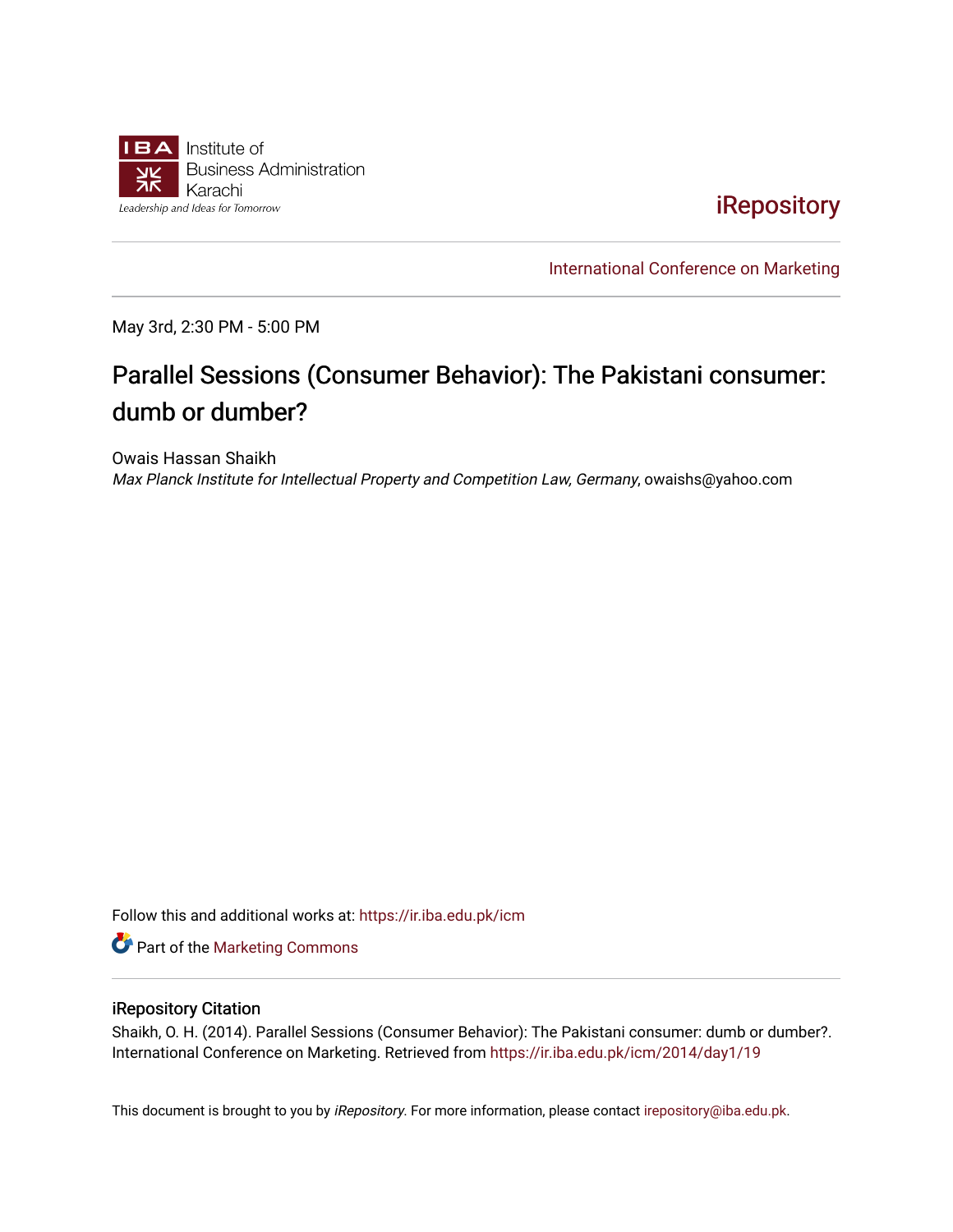



# **The Pakistani Consumer:** *Dumb or Dumber***?**

**Mr. Owais Hassan Shaikh P.H.D Student International Max Planck Research School for Competition and Innovation, Max Planck Institute for Intellectual Property and Competition Law, Marstallplatz 1, D-80539 Munich, Germany. (owaishs@yahoo.com)**

#### **Abstract**

The Competition Commission of Pakistan (CCP) has adopted the notion of *ordinary consumer* for assessing confusion or deception in 'deceptive marketing practices' cases under Section 10 of the Competition Act,  $2010^{\text{i}}$ . In its first order in this area, the CCP defined *ordinary consumer* as a person who is 'the usual, common or foreseeable user or buyer of the product' (CCPa, p. 30) and differs from the 'ordinary prudent man' under contract law. According to the CCP, this conceptualisation of the Pakistani consumer was important for achieving the goal of implementing the Competition Act 2010 in its letter and spirit, the intent of the law (CCPa, p. 30) and that of protecting Pakistani consumers from anti-competitive practices. Despite acknowledging that other jurisdictions such as the EU and the US follow the standards of *average* and *reasonable* consumer, respectively, the CCP considered that following these standards 'would result in shifting the onus from the Undertaking to the consumer and is likely to result in providing an easy exit for Undertakings from the application of Section 10 of [CA, 2010]'. (CCPa, p. 30)

In this paper, I argue that the ordinary consumer of the CCP does not have any normative basis either in law or in economics. This standard is also incompatible with the wellestablished Pakistani trademark law, which employs the notion of 'consumer' in line with the concept of bounded rationality where the consumer is unable to make decisions that maximise her utility. Defining the concept of consumer is also imperative as it has practical ramifications for marketers. For example, in the presence of these conflicting standards confusion is bound to arise as whether a marketing campaign should be designed around the concept of consumer as defined by the CCP or around that adopted by higher courts, including the Supreme Court of Pakistan in various trademarks (and passing off or unfair competition) cases? Should marketers prepare separate campaigns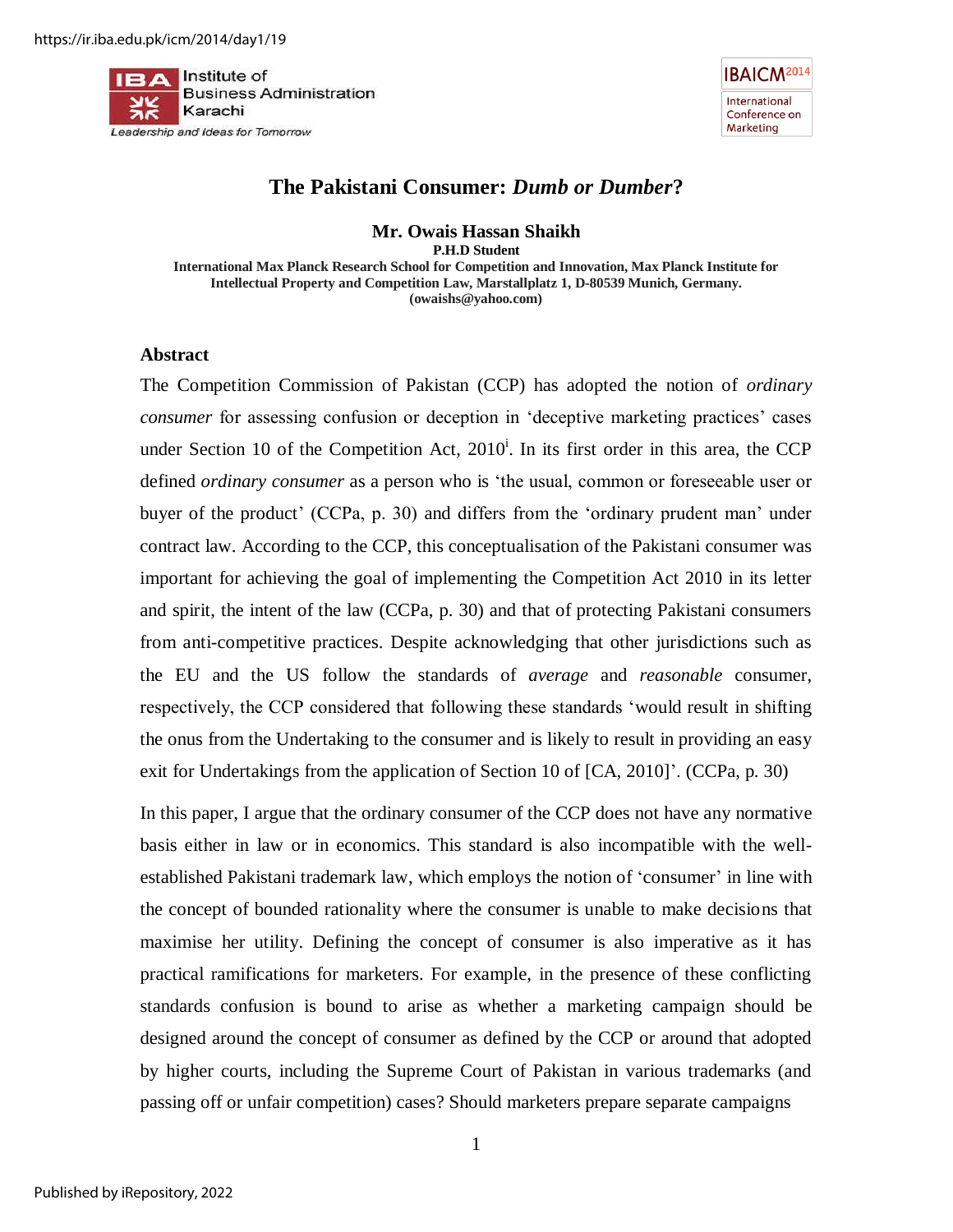$\overline{1}$  A Institute of **Business Administration** Karachi

Leadership and Ideas for Tomorrow



for so that they are not caught by the provisions of either law? Would there be one consumer profile from a target market or countless? And would there be *a* target market or many?

To ensure normative as well as positive consistency; to provide legal certainty to marketers and to meet consumer expectations, the CCP should refer to the representative customer profile created by the marketers, in cases of deceptive marketing practices. This is the consumer for whom the product or service or the marketing campaign is created and she is the one who should not be deceived.

This paper starts with the introduction of the CCP and the provision on 'deceptive marketing practices' in the Competition Act of 2010 (CA, 2010). I then discuss the standard of 'ordinary consumer' as defined by the CCP in *Zong* and subsequent orders. This is followed by the discussion of the basis of adoption of such standard including the basis of rejection of the EU and US definitions of the consumer. In the fourth part I discuss in detail the problem with the standard of 'ordinary consumer'. The fifth part comprises of the discussion of the notion of 'consumer' under the Pakistani trademark law. I propose, in the sixth part, that the representative consumer profile created by the marketer for the purposes of developing marketing campaigns is a more appropriate standard and starting point for inquiry under Section 10 of the Competition Act, 2010. The last part concludes.

**Keywords:** Consumer protection, deceptive marketing practices, Economics, Law, Marketing, average consumer, ordinary consumer, reasonable consumer.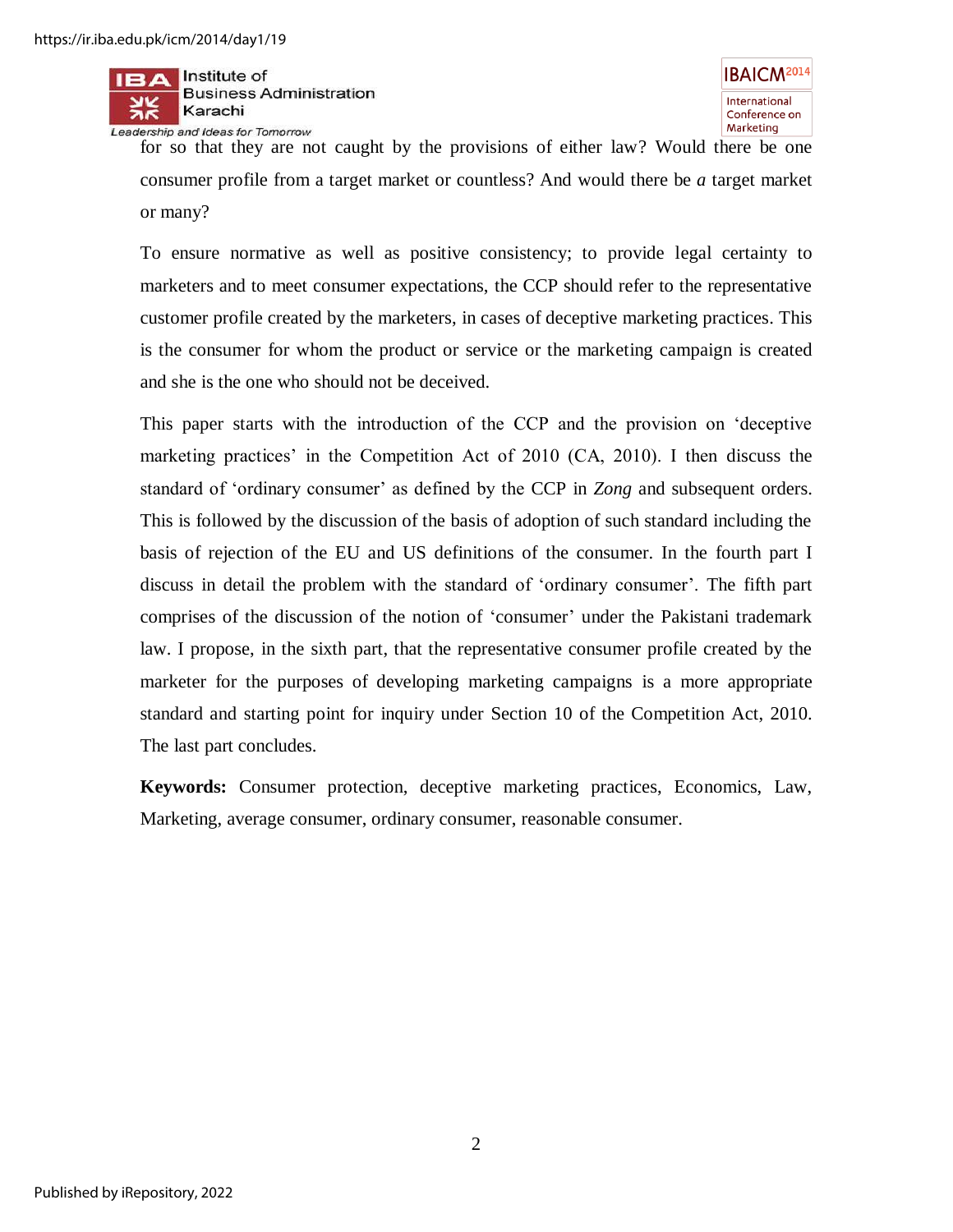



# **Table of Contents**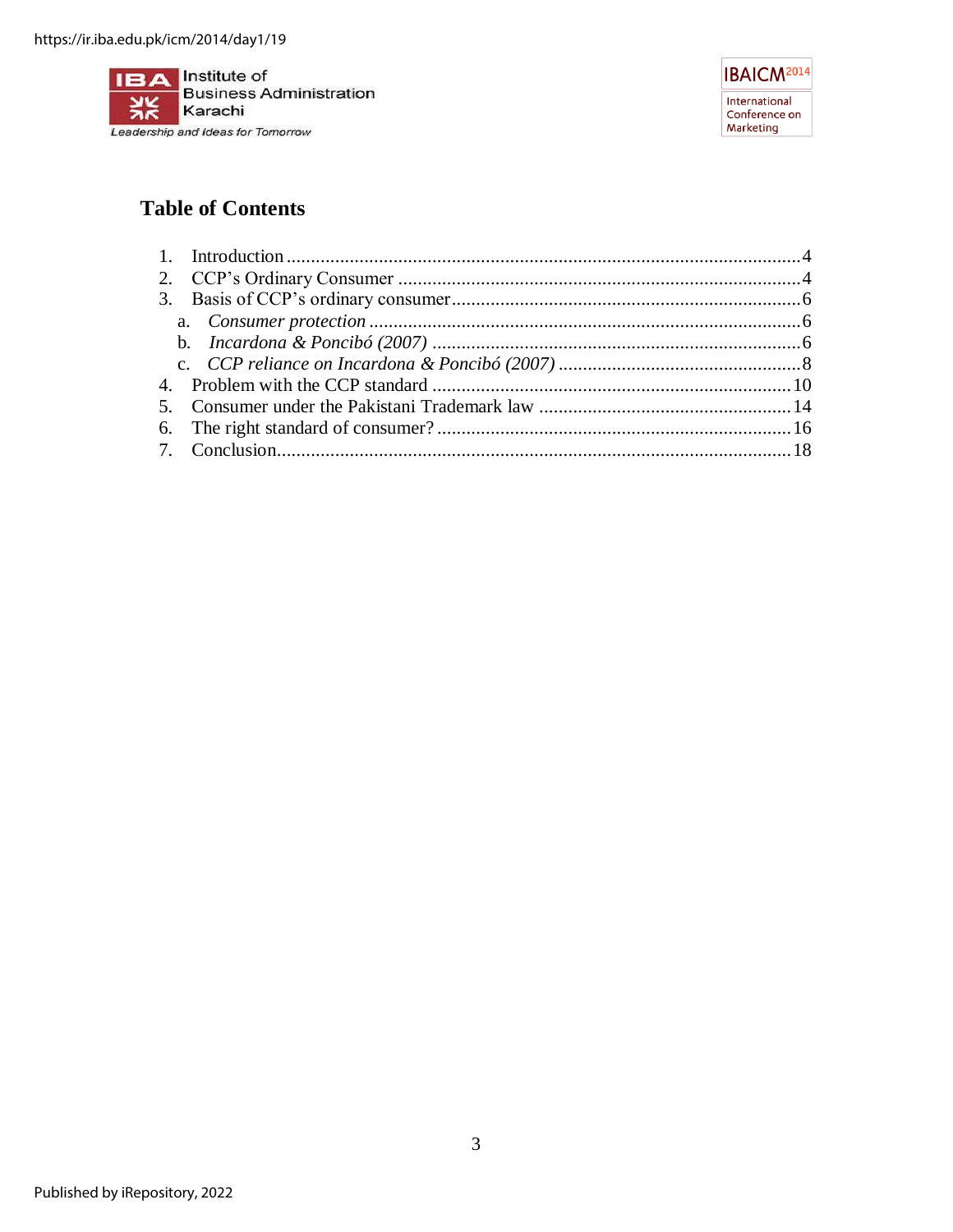$\mathbf{I}$  **Piper** Institute of **Business Administration** Karachi Leadership and Ideas for Tomorrow

# **1. Introduction\***

The Competition Commission of Pakistan (CCP) is charged with the task of monitoring deceptive marketing practices in Pakistan. It achieves this goal by implementing Section 10 CA, 2010 which prohibits undertakings from entering into marketing practices that may deceive consumers. Though, no definition of a 'deceptive marketing practice' is provided in CA, 2010, a closed list of four marketing practices that are considered deceptive is specified in Section 10(2) as follows:

- a) the distribution of false or misleading information that is capable of harming the business interests of another undertaking;
- b) the distribution of false or misleading information to consumers, including the distribution of information lacking a reasonable basis, related to the price, character, method or place of production, properties, suitability for use, or quality of goods;
- c) false or misleading comparison of goods in the process of advertising; or
- d) fraudulent use of another's trademark, firm name, or product labelling or packaging.

As the provision of correct information is one of the goals of Section 10 CA 2010 (Wilson, 2011), these four marketing practices are considered deceptive as they provide or distribute false or misleading information that may be harmful for both consumers as well as competitors. The marketing practices in sub-paragraphs (a), (c)  $\&$  (d) cause direct harm to competitors and indirect harm to consumers. The practice in sub-paragraph (b) is harmful for consumer interests directly and competitor's interest indirectly.<sup>ii</sup>

## **2. CCP's Ordinary Consumer**

To analyse the extent of deceptiveness in marketing practices, the CCP developed the fiction of 'ordinary consumer'. According to the CCP, if the ordinary consumer is deceived by a marketing practice it will be held as deceptive. The CCP developed the test of 'ordinary consumer' in its *Zong* order. The *Zong* order pertained to allegedly false and



 $\overline{a}$ \* I am indebted to Andrea Hüllmandel for here valuable discussion and valuable comments in the preparation of this paper.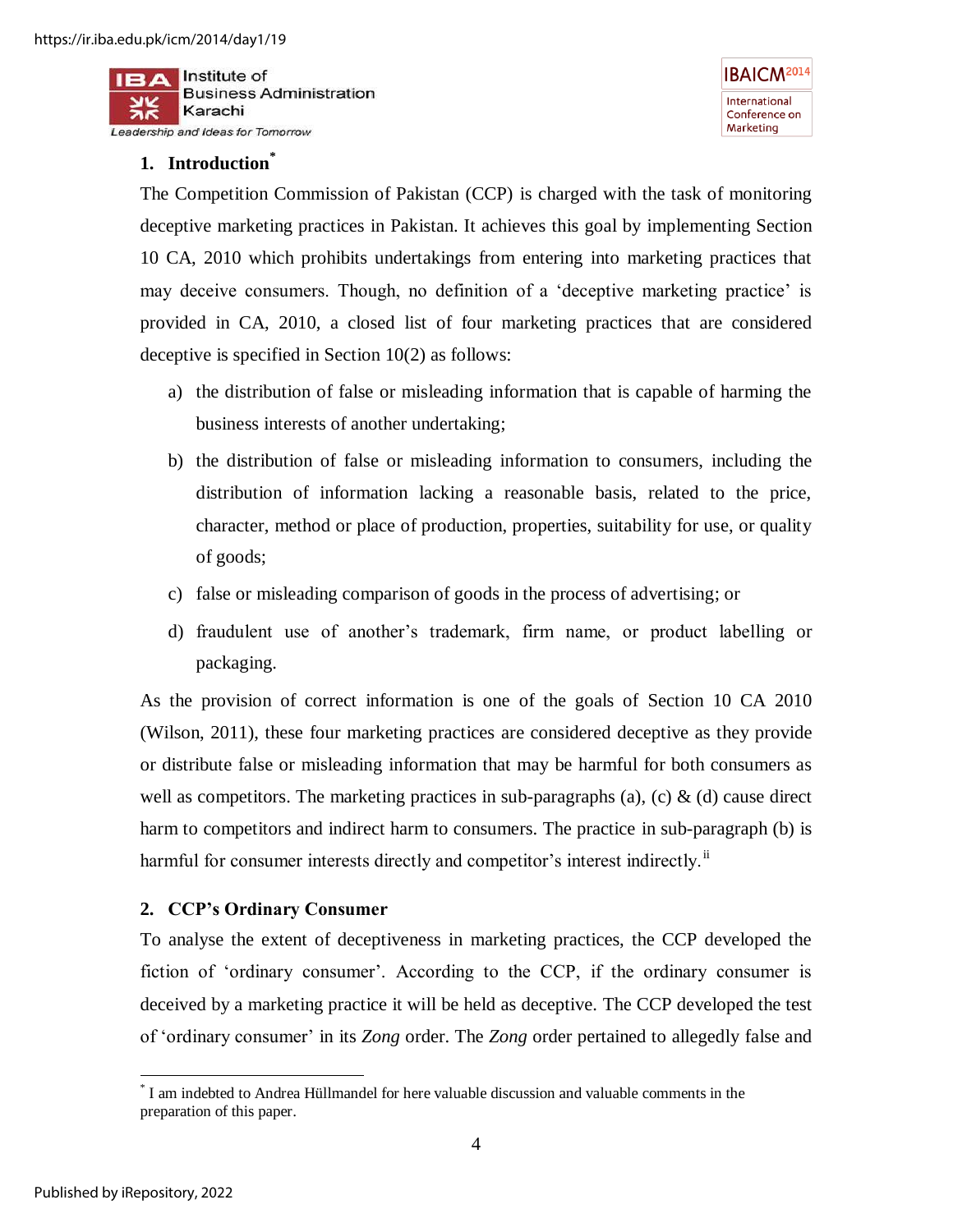

misleading advertisements shown on various television channels by two cellular media companies in Pakistan. The CCP held that the respective advertisements violated paragraph (b) of Section 10(2) of [CA, 2010], as they distributed false or misleading information to consumers (CCPa, p. 36 & 43).

The CCP considered it important to define the concept of 'consumer' under Section 10. According to the CCP, the concept of consumer could not be the same as the contract law's 'ordinary prudent man'. Hence, the ordinary consumer is relieved of all diligence, prudence and care demanded from the 'ordinary prudent man'. At the same time, The CCP rejected the EU standard of 'average consumer' and the US 'reasonable consumer' standard (CCPa, p. 30).

The CCP defined the 'ordinary consumer' as 'the usual, common or foreseeable user or buyer of the product' (CCPa, p. 30). This 'ordinary consumer' is not burdened with the requirements of 'ordinary diligence, caution/duty of care and ability to mitigate (possible inquiries) [...]' (CCPa, p. 30). Hence, these factors are not to be considered relevant on the part of the ordinary consumer. In CCP's opinion it was imperative to define 'consumer' 'most liberally and in its widest amplitude' to implement the law in letter and spirit (CCPa, p. 30).

The CCP, at the same time placed a higher burden on marketers. It held that,

'restricting [the] interpretation [of the term 'consumer'] with the use of the words 'average', 'reasonable' or 'prudent' will not only narrow down and put constraints in the effective implementation of the provision it would, rather be contrary to the intent of law. It would result in shifting the onus from the Undertaking to the consumer and is likely to result in providing an easy exit for Undertakings from the application of Section 10 of [CA, 2010].' (CCPa, p. 30)

In short, to achieve compliance with Section 10 and implementation of letter and spirit of CA, 2010, the CCP adopted the standard of the ordinary consumer and placed a higher burden of responsibility on the undertakings in relation to their marketing practices.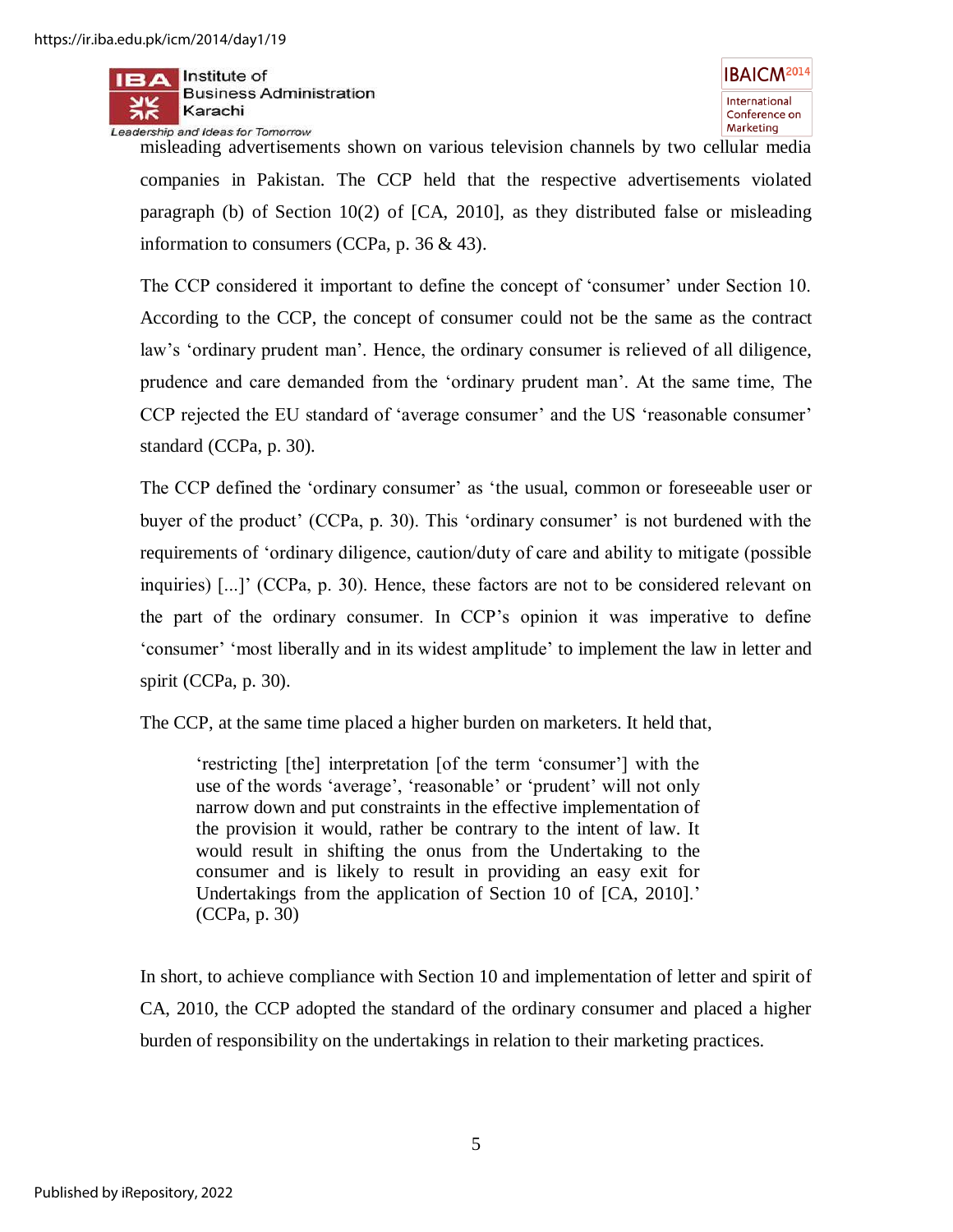

The 'ordinary consumer' standard was confirmed in the *Banks* order.iii Clarifying the

standard further, the CCP held 'that the definition of consumer as understood for the purposes of Section 10 of [CA, 2010] is different than that of the US Federal Trade Commission [(FTC)] or even the European Court of Justice (now Court of Justice for the European Union(CJEU))' (CCPb, paragraph 27). The CCP refused to follow the standard of 'reasonable consumer' stated in the FTC Deception Policy Statement of 1984.<sup>iv</sup> In this regard, in contrast to the FTC practice and interpretation, CCP held that 'when interpreting the term consumer for the purposes of Section 10, no subjective standard of "reasonableness" is thrust upon the consumer' (CCPb, paragraph 28). The CCP held, in line with *Zong* and in contrast to FTC, that the undertakings have a responsibility to ensure that their advertisements are not deceptive or misleading.<sup>V</sup> The CCP held that 'the focus is not on how much diligence or caution a consumer should exercise but rather the efforts made by the undertaking to ensure that its advisement is clear, unambiguous and truthful' (CCPb, paragraph 28).

#### **3. Basis of CCP's ordinary consumer**

#### **a. Consumer protection**

In *Zong*, the CCP held that one of the objectives of CA, 2010 is to 'protect consumers from anti-competitive practices' and the consumer is the beneficiary of the law' (CCPa, p. 30). This was reiterated, specifically with regards to Section 10 CA, 2010, in the *Paints*  order that 'the main aim of [Section 10] is consumer protection from anti-competitive behaviour' (CCPc, p. 17; CCPd, p. 32). Hence, the CCP aims for high consumer protection for the Pakistani market and apparently, the standard of 'ordinary consumer' is also chosen to achieve that aim.

#### **b. Incardona & Poncibó (2007)**

While discussing the standard of ordinary consumer in *Zong*, the CCP has exclusively relied for justification on the conclusions of an article written by Rosella Incardona and Cristina Poncibó published in the Journal of Consumer Policy in 2007. To fully understand CCP's standard of 'ordinary consumer' it is imperative to study the arguments in this article.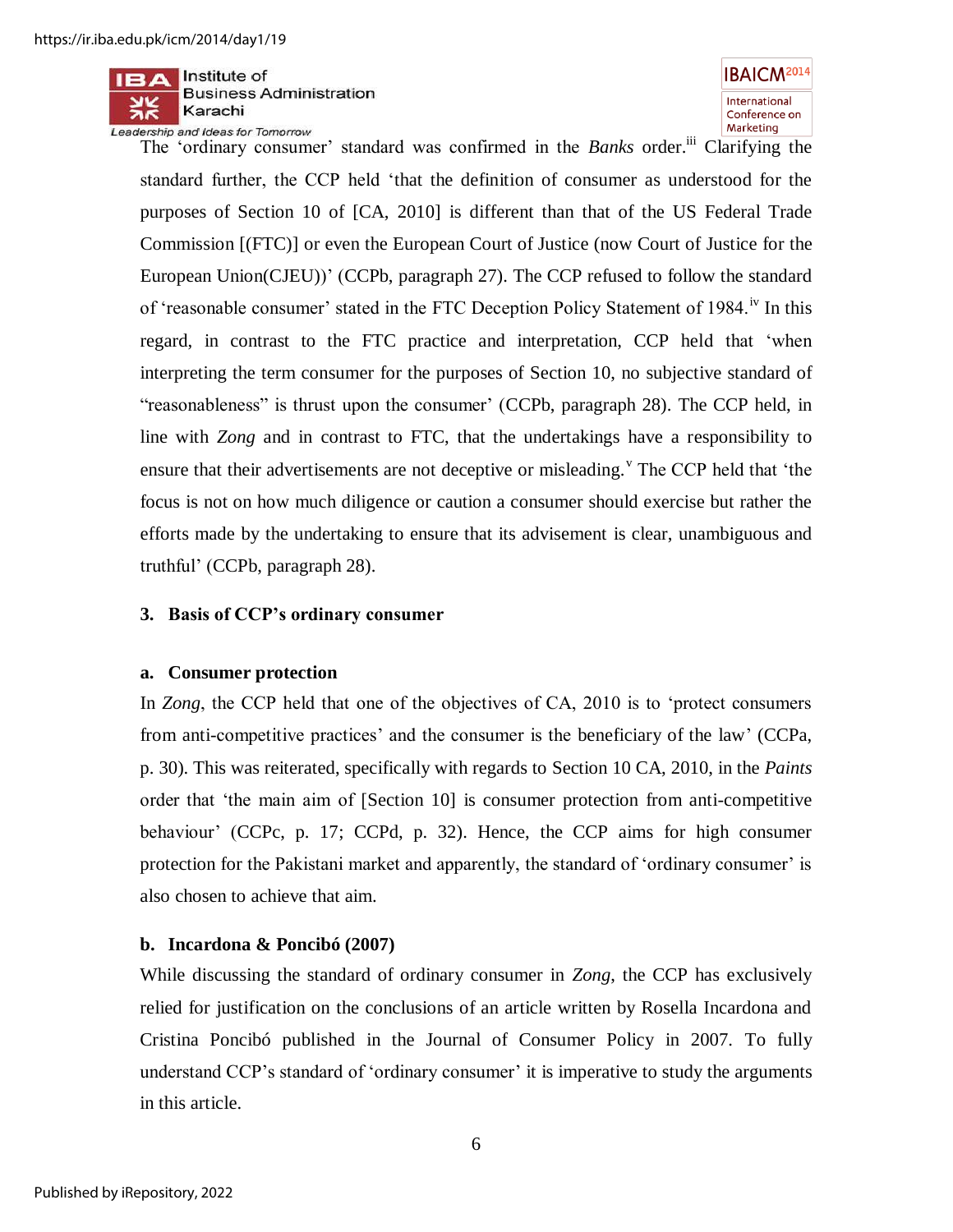

In their article, Incardona and Poncibó (2007) have critically examined the standard of 'average consumer' in EU cases in different areas including trademark law and unfair competition. In the following, I will briefly describe that EU standard of 'average consumer' followed by the criticism of Incardona and Poncibó.

The CJEU created the fiction of the 'average consumer' in *Gut Springenheide*<sup>vi</sup>, which pertained to free movement of goods within the European Community. The court held that the assessment of whether a statement or description to promote sales is misleading is to be determined from the perspective of 'an average consumer who is reasonably wellinformed and reasonably observant and circumspect' (*Gut Springenheide*, paragraph 31). This standard was followed in many CJEU and General Court's (formerly the Court of First Instance of the European Communities) decisions, before making its way in the Unfair Commercial Practices Directive (UCP Directive). Drawing upon the cases of the CJEU and the General Court, the UCP Directive defined 'average consumer' as one 'who is reasonably well-informed and reasonably observant and circumspect, taking into account social, cultural and linguistic factors' (UCP Directive, Recital 18). This standard demands a more than average level of intelligence and cautiousness from the European consumer. This is not only a criticism but has also been acknowledged by the European Commission. Accordingly, the average consumer 'is a critical person, conscious and circumspect in his or her market behaviour. (S)he should inform themselves about the quality and price of products and make efficient choices' (European Commission, 2009, p. 25). According to Mak (2010), 'the consumer is presumed to be capable to work out for herself whether products or services live up to their description or quality requirements' (Mak, 2010, p. 5).

Incardona and Poncibó do not agree with the high standard of 'average consumer' as developed and applied in the EU law and practice. They consider that the average consumer standard of the CJEU and the UCP Directive is that of the 'traditional law and economics'. According to them, in this standard,

'consumers are viewed as *rational* actors able to estimate the probabilistic outcomes of uncertain decisions and to select the outcome which maximises their sense of well-being at the time the decision is made. As a consequence of their assumed rationality,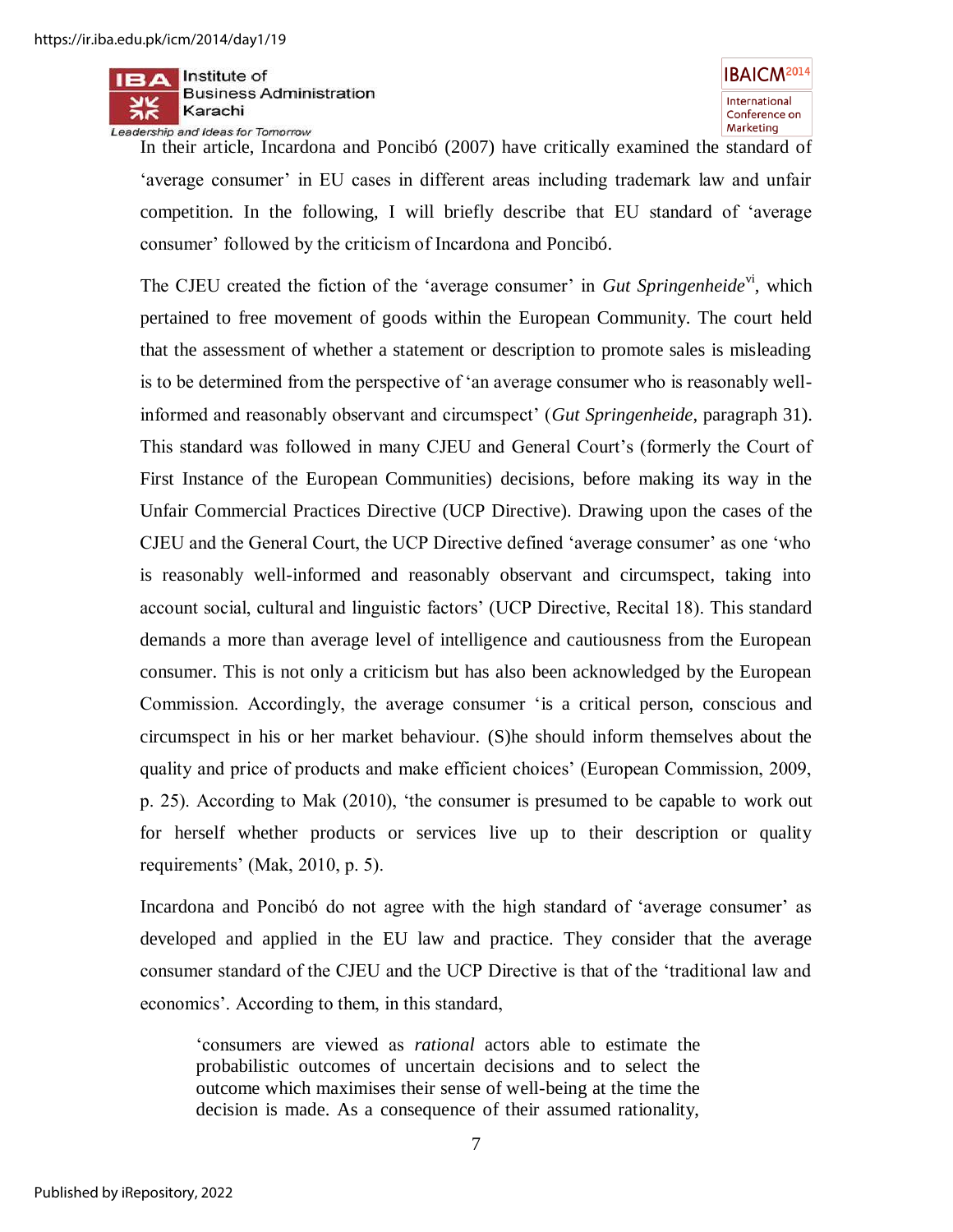



consumers would largely be held responsible for their own actions, and the potential liability for the company would be greatly reduced (Incardona & Poncibó (2007), p. 30) (emphasis added).'

In their opinion, the assumptions of perfect information and rational consumer of 'traditional law and economics movement' do not hold true for the real world as it is 'the economists' idealistic paradigm of a rational consumer in an efficient marketplace' (Incardona & Poncibó, 2007, p. 35). In reality, the consumers are not provided with complete information and their purchase decisions are affected by a variety of factors including cognitive biases such as imperfect recollection or perceptive decision-making as well as external stimuli such as social influence. They argue that contemporary law, should instead heed help from the emerging field of behavioural economics, according to which 'human beings are not completely rational, consistent, or even aware of the various elements that enter into their decision making, and thus they often make poor choices, seizing upon irrelevant considerations to support their decisions and ignoring important ones' (Incardona & Poncibó, 2007, p. 31) (internal citations omitted). Quoting Hanson and Kysar (1999) they also argue that 'consumers "are subject to host of cognitive biases which make them susceptible to manipulation. Product manufacturers take advantage of this consumer blindness and use advertising, promotions, and price setting to shape consumer perceptions and maximise their profits' (Incardona & Poncibó, 2007, p. 31). On the basis of these and other arguments, Incardona and Poncibó conclude that the 'average consumer test overlooks the real world of individual consumer behaviour and sets an overly demanding standard for consumers' (Incardona & Poncibó, 2007, p. 22).

#### **c. CCP reliance on Incardona & Poncibó (2007)**

As mentioned earlier, the CCP exclusively based all its arguments in favour of the notion of 'ordinary consumer' based on Incardona and Poncibó (2007). Without defining the concept of 'average consumer test' in EU law, the CCP quoted the criticism by Incardona and Poncibó of the standard:

'The average consumer test reflects the economists' idealistic paradigm of a rational consumer in an efficient marketplace. This notion may be useful for economists' calculations and projections,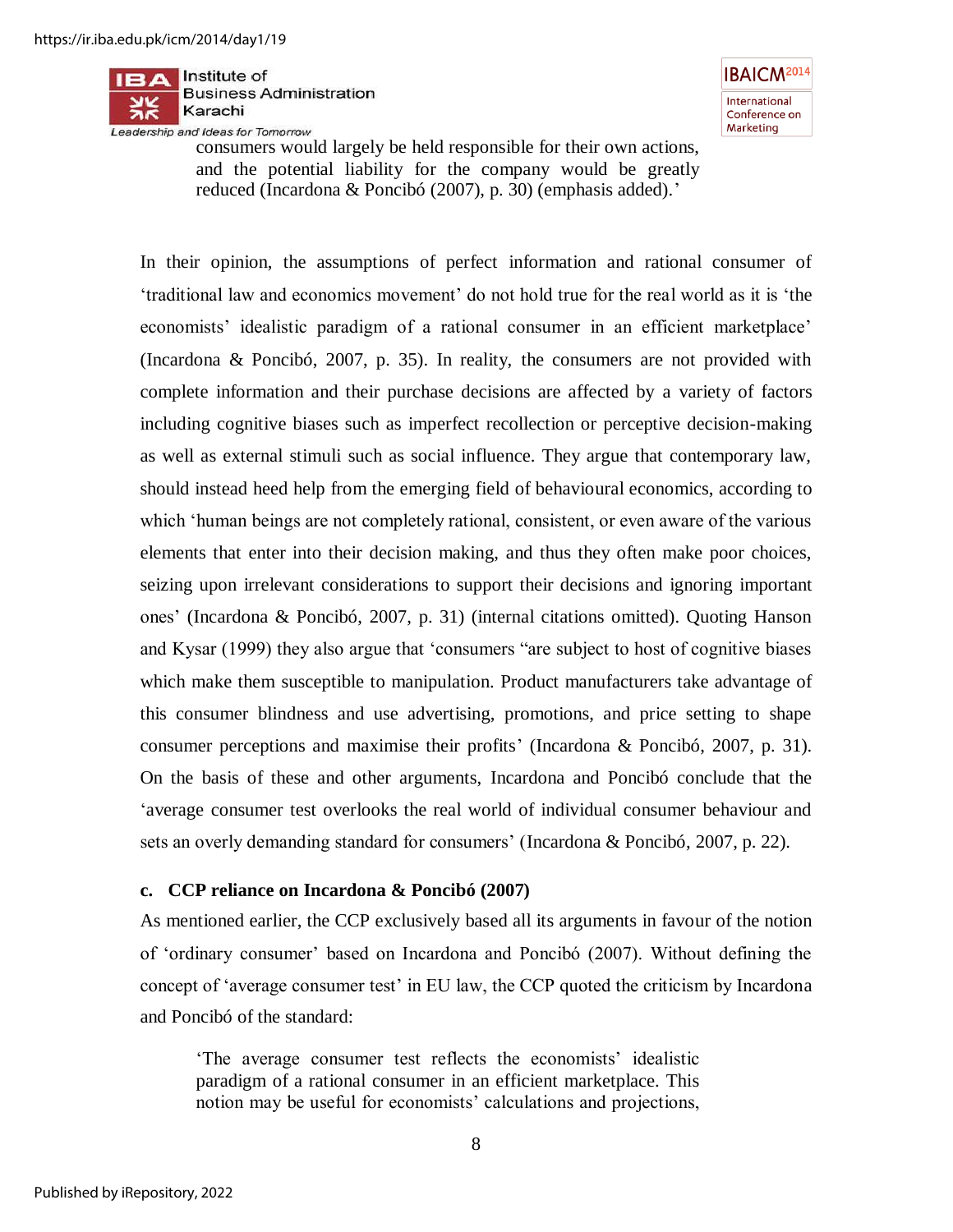

Leadership and Ideas for Tomorrow

but departs from the unpredictable realities of individual human behaviour and is hardly an appropriate standard for legislative or judicial sanctions [...] Generally, consumers do not have the time and resources at their disposal to acquire and process sufficient information for rational decision-making. It is impossible for consumers to devote all their intellectual, psychological, and physical resources as well as their time to the gathering and processing of information merely so that their choices can meet an abstract economic notion. Even well-informed consumers of a high intellectual and educational level, who would, at least in theory, be ideally suited for rational market behaviour, may often base their decisions on custom and feelings rather than on an analytical process. Extensive, multi-dimensional information leads to a significant decrease in the quality of consumer choice. Different types of consumers possess different information processing and perception abilities.' (Incardona and Poncibó, 2007, p. 35; CCPa, paragraph 25)

The CCP further quoted Incardona and Poncibó as follows:

'The over-demanding average consumer test conflicts with the overall system of EU consumer law resulting in many forms of weak paternalism. The disclosure obligations, "cooling-off" periods and the specific information required for certain sales, are based on the idea that, in the heat of the moment, consumers might make ill-considered or improvident decisions. The standard justification for these regulations is that they will protect consumers from unscrupulous, high-pressure and deceitful sellers and lenders whilst simultaneously fostering a more competitive marketplace and enhancing consumer confidence. Aware of information asymmetries and of the fact that consumers often act impulsively or in a way that they later regret, EU legislation does not block their choices, but ensures a period for sober reflection. This benevolent attention to consumer weakness is not present in the average consumer test.' (internal citation omitted) (Incardona and Poncibó, 2007, p. 35; CCPa, paragraph 27).

The CCP also agreed, finding a lot of merit in the conclusions of Incardona and Poncibó (2007) that '[w]e would not favour a return to unregulated laissez-faire marketing that would transfer the burden of evidence from the seller, who has the advantage of intimate knowledge of the product, to the buyer, who of necessity must make many, often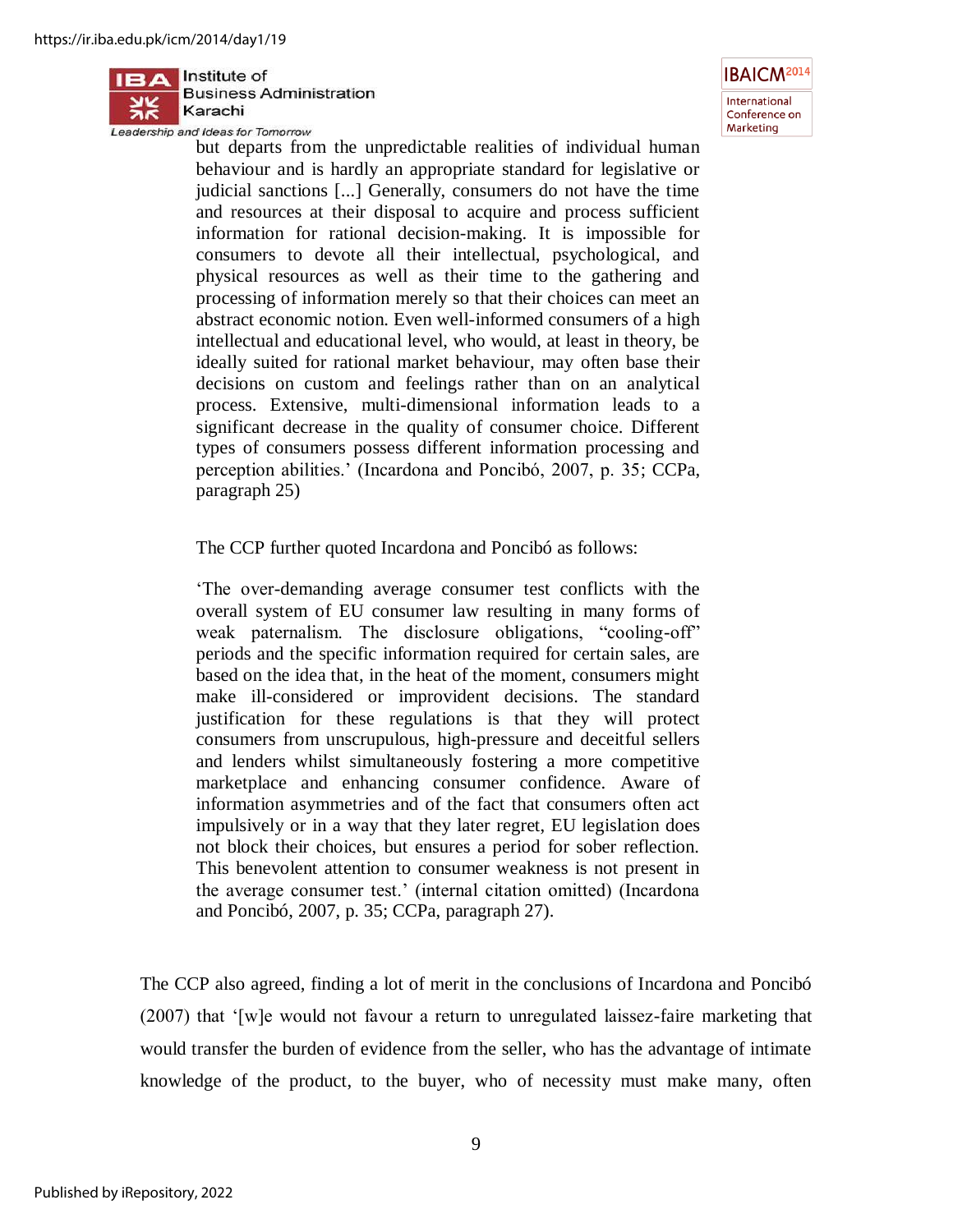

 $\overline{1}$   $\overline{2}$  Institute of **Business Administration** Karachi

Leadership and Ideas for Tomorrow

instantaneous choices in the course of a day' (Incardona and Poncibó, 2007, p.36; CCPa, paragraph 28).

In refusing to follow the US standard of consumers acting reasonably, the CCP observed that it is 'governed by the provisions of [CA, 2010] and that the guidance gained from any international law or precedent only has a persuasive value and is not enforceable.' However, CA, 2010 does not provide any definition of the consumer, neither average nor ordinary. The only way to read CCP's *created* standard of 'ordinary consumer' in the provisions of CA, 2010 is through the requirement of 'reasonable basis' for making any claims in marketing practices from the undertaking. As this is the requirement made of the undertaking, it seems that the CCP has taken it to mean that the analysis in Section 10 generally, and Section 10(2)(b) specifically, should focus on the claims made by the undertaking by holding that '[u]nder Section 10 (2) (b) it is the undertaking which must have a 'reasonable basis' for making any claims in an advertisement [...] [T]he determination of the 'reasonableness' of a consumer would not apply in the context of Section 10' (CCPb, paragraph 28).

## **4. Problem with the CCP standard**

The *raison d'être* for consumer protection is the presumed imbalance between the powers of buyers and sellers. This power imbalance comes from asymmetry of information between these two market players. The latter possess more and better information about products or services and their various characteristics. Moreover, the usual working of the market also fails to incentivise the seller to make information available to the consumer that may be helpful in making informed choices (Cseres, 2005, pp. 179-181). Resultantly, consumers make suboptimal choices. Therefore, the need of state intervention in the form of consumer protection laws and regulations to correct this market failure and to restore the balance between buyers and sellers is undisputed. The problem arises in ascertaining the correct degree of state intervention in the market to provide such information. (Cseres, 2005). This is further compounded by the fact that consumers, in line with the model of bounded rationality, are unable to make optimal decisions. This may happen even where the market is able to provide them with all necessary information (Cseres, 2005; Incardona and Poncibó, 2007). Being boundedly rational, they may fail to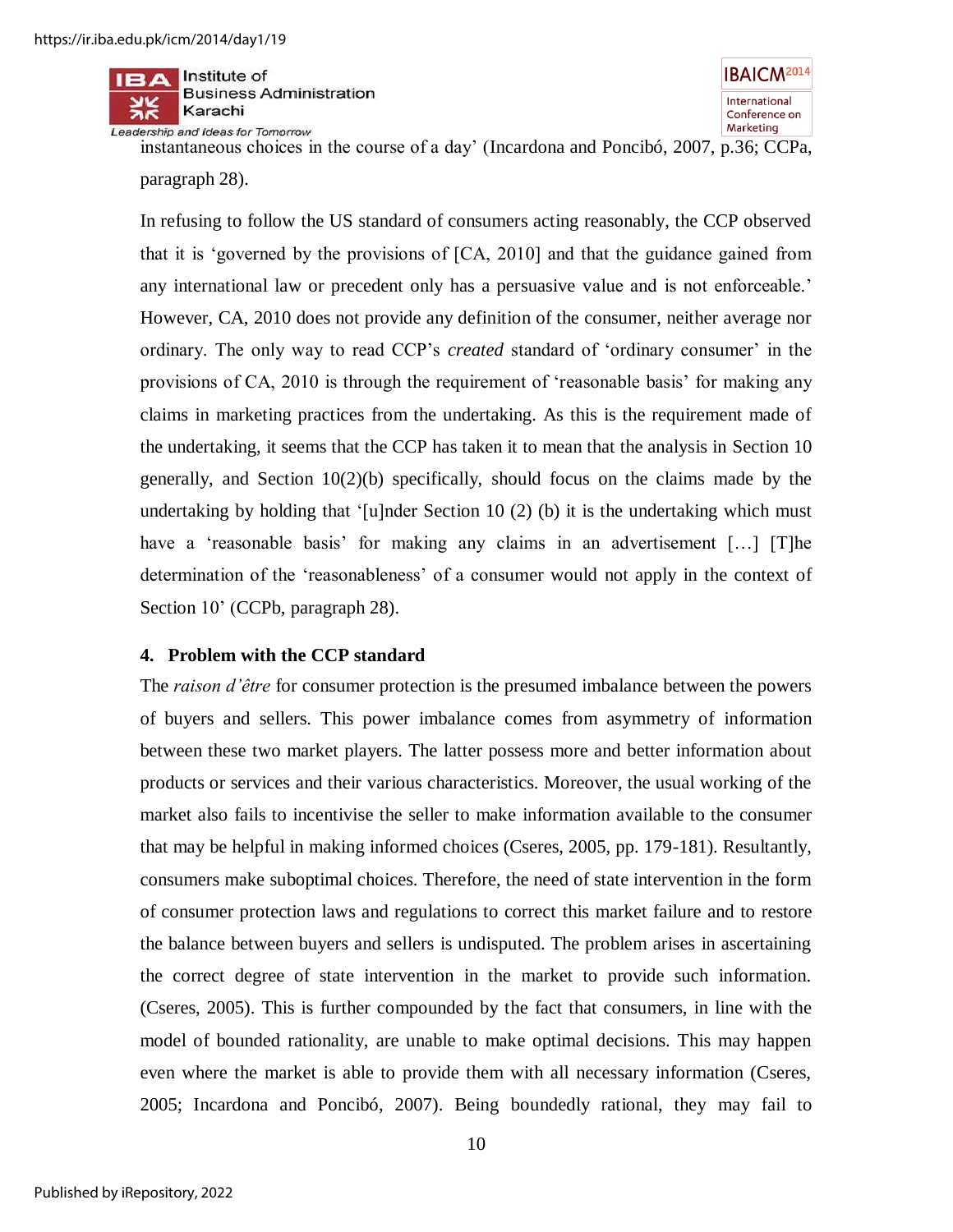



comprehend such information. Therefore, understanding the level of rationality of the consumer in a product or service market is the key to determine the extent of state intervention.

Keeping in perspective the different schools of thought in Economics over the past few decades as well as leading jurisdictions, various degrees of consumer rationality can be depicted on a continuum, which I term as the 'Consumer Rationality Continuum'. On the one end of this continuum is the perfectly *rational* consumer of the Neo-classical economics. This consumer possesses complete information of the product or service, makes informed choices and maximises her utility from a set of available options (Simon, 1955). On the other end is the ordinary consumer of the CCP who does not possess any capability of making informed choices in the marketplace. It appears that she completely lacks the ability to decide for herself and needs patronage for every market decision. Somewhere in the middle, but closer to the rational consumer, is the average consumer of the EU, who is not perfectly rational but nonetheless well-informed and circumspect. Though called *average*, this consumer appears to bear a high burden to knowledge and responsibility of its acts in the market. The US reasonable consumer standard would also lie in the middle, presumably not tilting towards either end.



**Figure 1 - Consumer Rationality Continuum**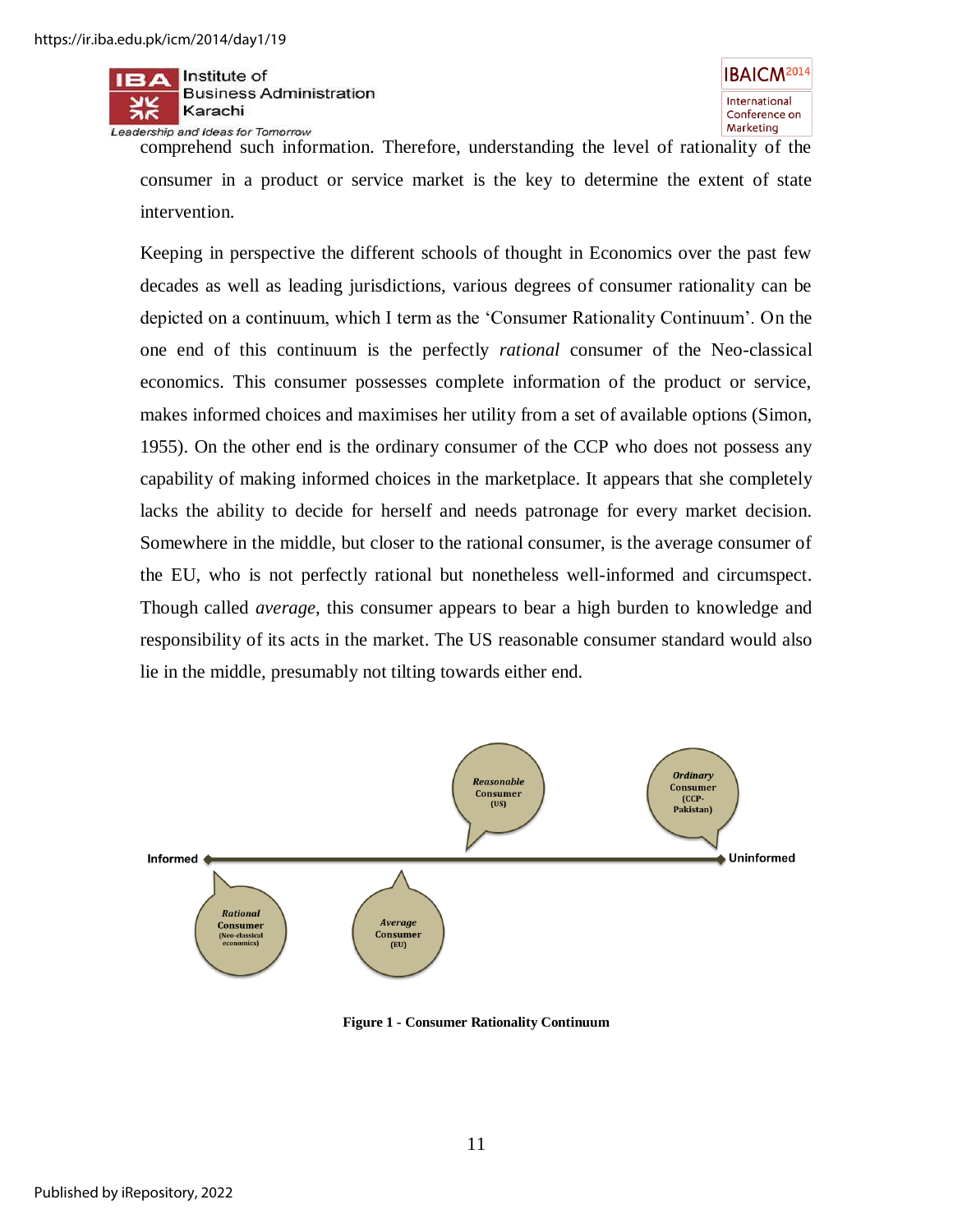**IBA** Institute of **Business Administration** Karachi ⊼⊼ Leadership and Ideas for Tomorrow



As I have understood Incardona and Poncibó (2007) arguments, they opine that the consumer should not be pegged anywhere on this continuum. For them, the right standard of the consumer is *consumer*, neither average nor vulnerable (Article 5(3) UCP Directive) or ordinary. The consumer may lie anywhere on this continuum in accordance with the type of product or service as well as depending upon various socio-economic and cultural factors. They state that,

'The parameter of the unfairness of a commercial practice is the consumer […] who mirrors social, psychological, and cultural factors and may even represent the overwhelming majority of consumers. The consumer (like the trader, the creditor, the debtor, the seller, and any other abstract person employed in abstract norms) would serve the function of representing the whole of a category and would be deemed per se averagely reasonable, attentive, and/or even naturally vulnerable, without imposing or requiring an artificial level of attention or reasonableness. […] The consumer does not need to be always treated as a child but neither should he or she be presumed to be Mr/Mrs I Know It All' (Incardona and Poncibó, 2007, p. 36).

Whether their criticism of average consumer standard of the EU is correct from the perspective of behavioural law and economics is a topic for another discussion. The point to highlight here is that the CCP is committing the same error, which according to Incardona and Poncibó, the CJEU and UCP Directive have committed: by characterizing the Pakistani consumer as highly uninformed, gullible and impressionable, though not claiming it in the exact words, the CCP, much to the dislike of the authors on whose arguments they rest their case, is crystallizing the standard albeit at the other extreme of the Consumer Rationality Continuum. Incardona and Poncibó argue for a better assessment of consumers in a market. They do not argue for a strict consumer protection approach where the consumer is considered vulnerable in all instances and the burden of care is entirely shifted on sellers. By adopting the ordinary consumer standard, CCP does just that. It is instructive that the CCP adopted this standard in a case that pertained to cellular services where consumers were considered to be belonging to all segments of the society. This observation shades the standard of consumer even in cases where the target market is not as wide as that in the case of cellular services. Notwithstanding that, the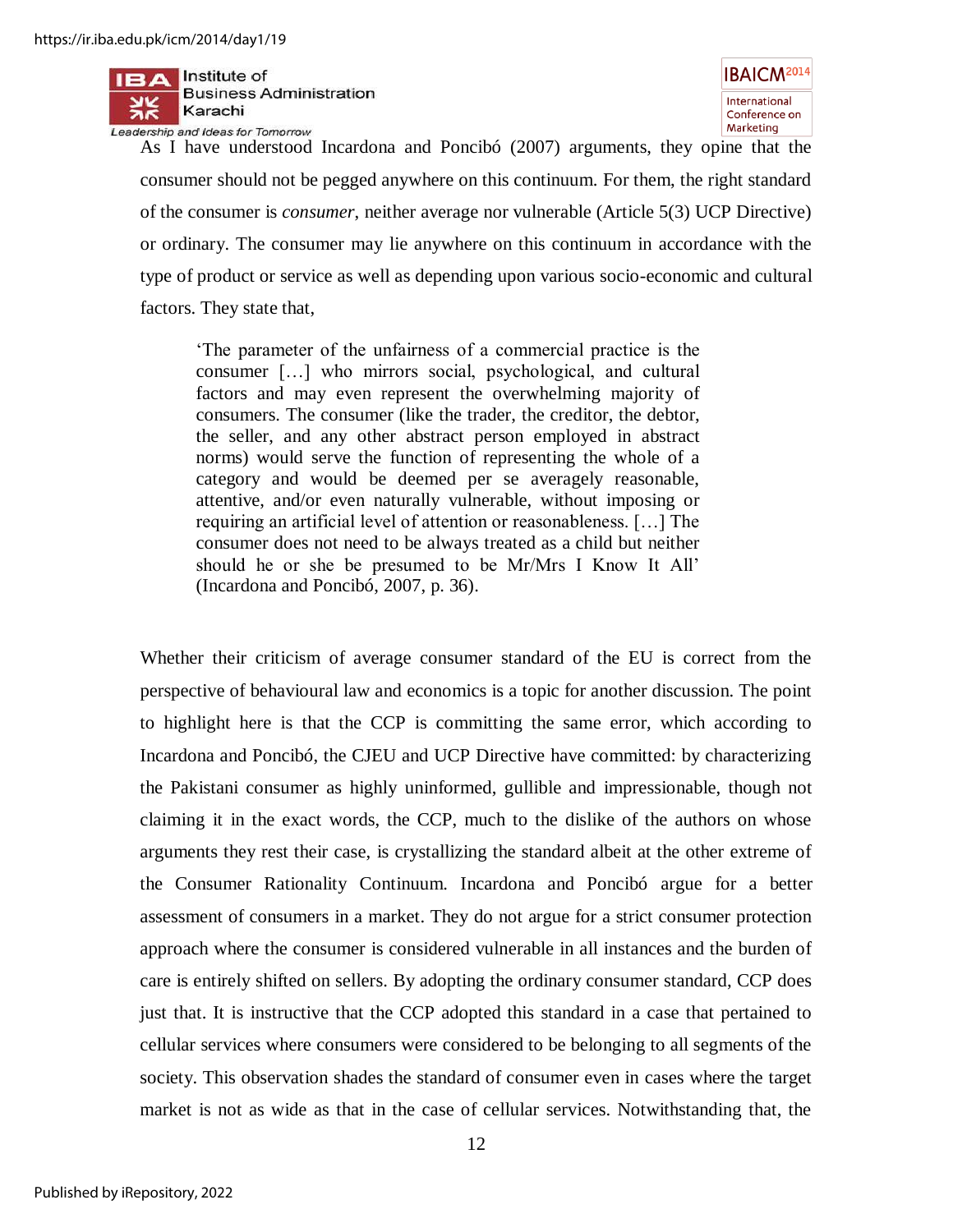Institute of **Business Administration** Karachi

**IBAICM<sup>2014</sup>** International Conference on Marketing

Leadership and Ideas for Tomorrow

consumers of cellular services in Pakistan may not be even as gullible and in need of protection as the CCP considers. A recent study concluded that the consumers in Pakistan are most inclined towards the cellular service whose messages they conceive as least deceptive (Hasan, Subhani & Mateen, 2011). The study included responses from over 10,000 mobile phones users. The results of the study showed that the consumers could make a difference between the services offered and the services received from cellular companies. The fact that the consumers were more inclined towards the cellular service with least deceptive messages is a glaring example of the Pakistani consumer not being gullible or insensible.

Though the intention of the CCP to protect all consumers in the marketplace is worthy of praise, it is neither warranted nor economically or socially desirable. The well-established legal principle of 'standard of care'<sup>vii</sup>, which has been set aside by the CCP in cases of deceptive marketing practices, should not be considered a burden on the consumer. Apart from making them vigilant, the requirement of diligence incentivises consumers to educate themselves regarding the available subset of choices in the market and maximize their utility, even if in a boundedly rational manner. By being partly responsible for their choices, the consumer keeps increasing its knowledge pool as well as that of the society. On the contrary, the 'ordinary consumer' standard has the potential of freezing the consumer on its current level of knowledge (if any) and taking away the opportunity and the need for the consumer to educate itself of the changing marketing environment with the advent of new and advanced products. The 'ordinary consumer' standard, would not only stifle this progress of consumer maturity in Pakistan, it may even lead to unscrupulous consumer lawsuits against any and all marketing messages as being false or misleading.

The above discussion clarifies that the 'ordinary consumer' standard is incompatible with the assertions of Incardona and Poncibó (2007). This standard is not a reflection of actual consumer behaviour in the market but its behaviour as perceived by the CCP. Consumer markets differ from each other and so do consumers. The CCP's assumption that the ordinary consumer in Pakistan needs utmost protection in all cases and in all markets is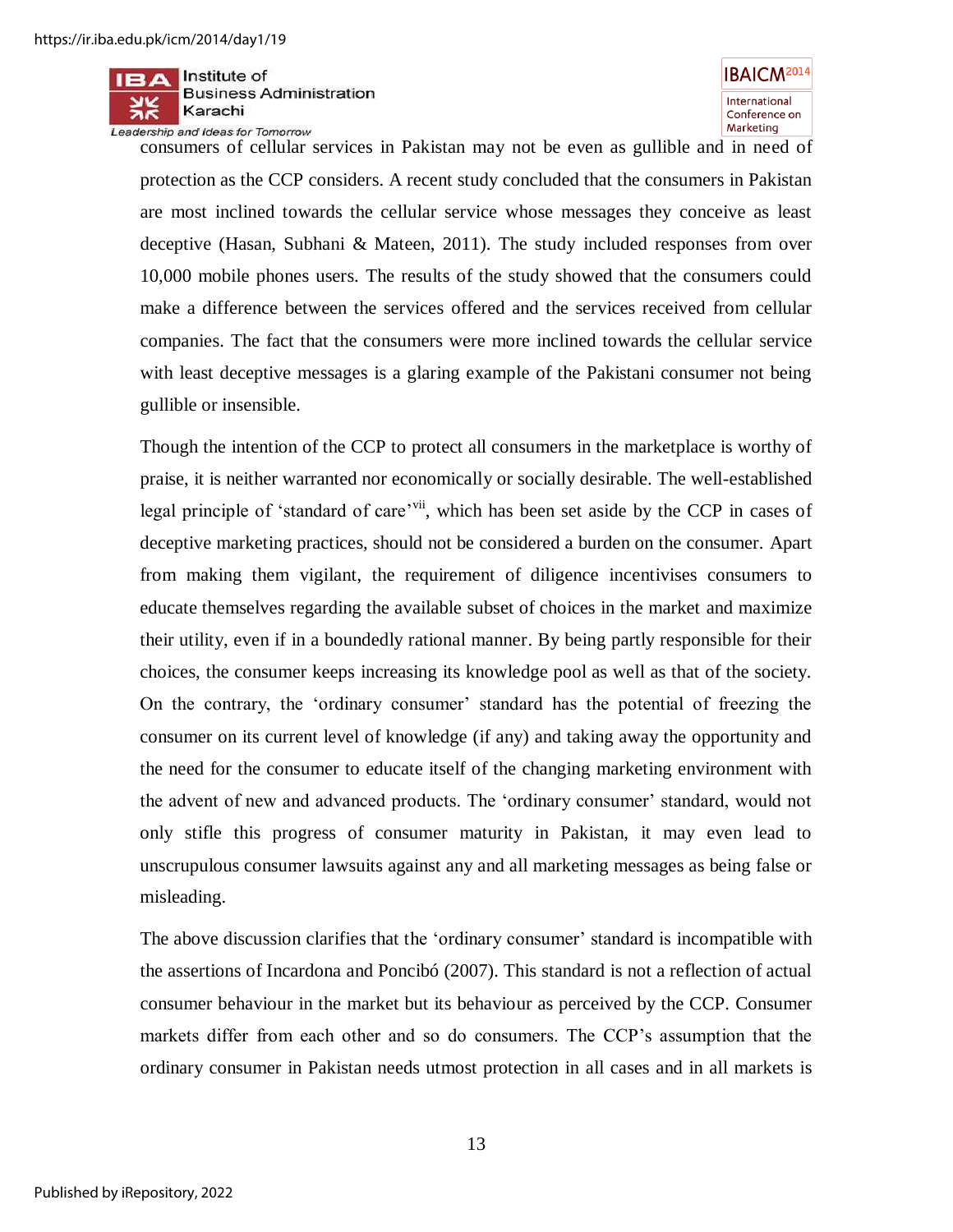

 $\mathbf{I}$  **Piper** Institute of **Business Administration** Karachi

Leadership and Ideas for Tomorrow

unfounded, even in the cellular service industry, which according to it has the widest amplitude.

In addition to its normative inconsistency both with economics and law, the ordinary consumer standard is also out of line with the long-standing law and practice of the trademark law in Pakistan to which I will turn next.

# **5. Consumer under the Pakistani Trademark law**

The standard of consumer adopted by the CCP is not isolated from the workings of other laws in Pakistan. The law of trademark (including *passing off* and *unfair competition*) also contains the concept of consumer. Hence, it is important that the standard is the same under both laws not only to ensure legal certainty, predictability and consistency for marketers in developing their product and marketing strategies but also to meet consumer expectations. This consistency is even more important as the Pakistani trademark law also contains provisions relating to consumer protection (Sections  $67$  and  $68^{\text{viii}}$ ). Similarly, the CA, 2010 also contains provision relating to fraudulent use of other's trademark (Section  $10(2)(d)$ ). It is thus imperative that the two laws are read and interpreted harmoniously to avoid any conflicting results.

According to the Supreme Court of Pakistan, the trademark law in Pakistan has a twofold objective: it benefits the traders by providing them the possibility of registering their trademarks and excluding others from using them without authorization, and it also benefits consumers by saving them 'from being deceived by the acts of unscrupulous manufacturers and sellers of goods bearing the fake trademarks for other' (*Alpha*, 1990, p. 1076). Keeping this in perspective, the superior courts of Pakistan have also adopted a standard of consumer that has been consistently employed to analyse the cases of consumer confusion and deception in trademark cases. It is important to note here that trademarks not only include the brand names of a product or service or its packaging. Companies are increasingly using trademark law in Pakistan for the protection of their advertising slogans and marketing titles. Hence, the definition of consumer adopted in trademark cases in Pakistan is of practical and utmost relevance for deceptive marketing cases under CA, 2010.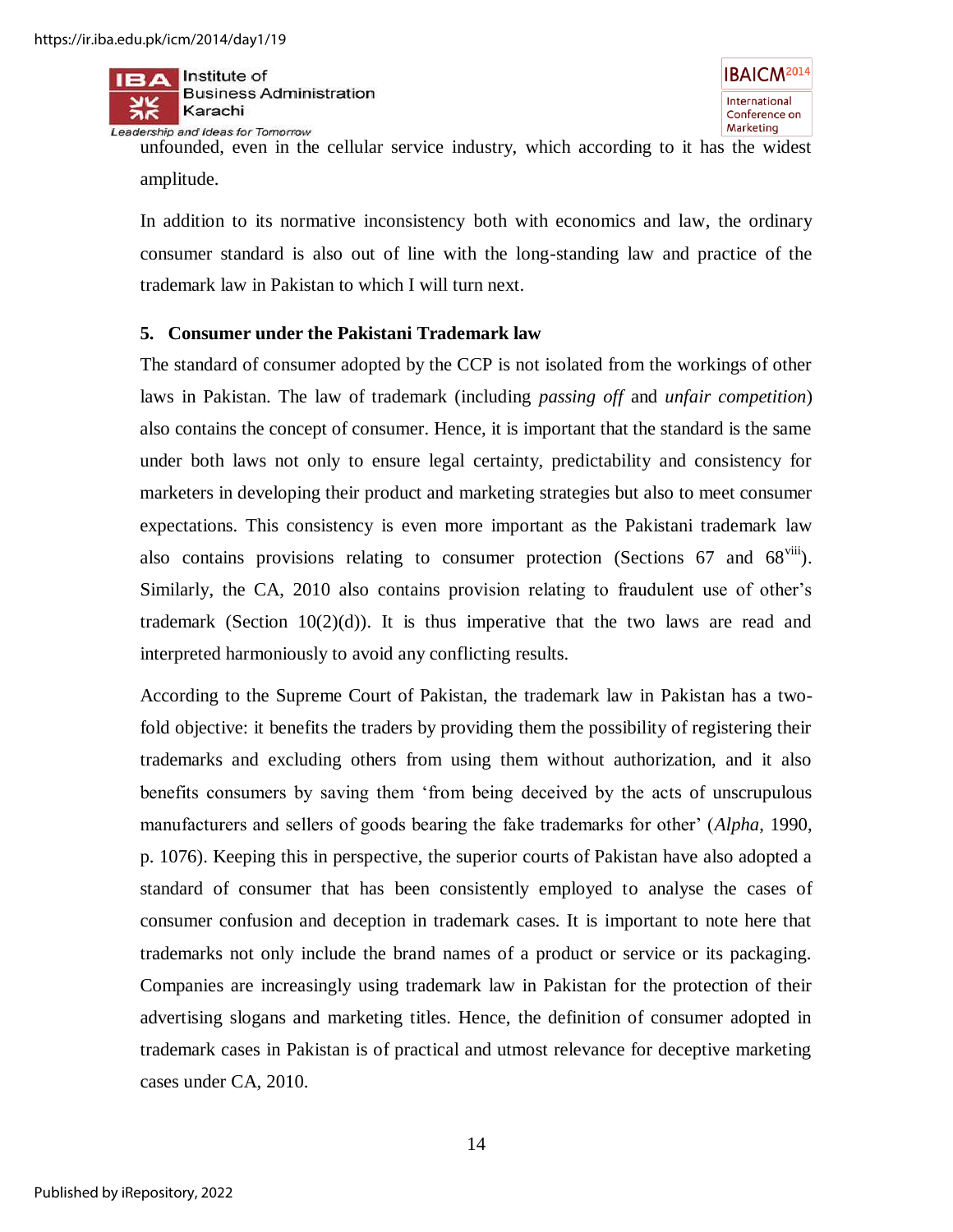

As early as 1963, the Pakistani case law relating to trademarks hinted that the Pakistani consumer is not the theoretical 'rational consumer' of Neo-classical economics. In *Bengal Oil Mills* (1963, p. 926), the West Pakistan High Court (now the High Court of Sindh) held that the test of trademark deception 'is not what thoughtful people would take it to be, but how is the mind of common consumer affected by a mark'. A few years later, in *Bandenawaz* (1967, p. 495), the court held that for ascertaining resemblance between two trademarks, courts must take into account the likelihood of deception. Moreover, in this analysis, '[t]he court must be careful to make allowance for imperfect recollection of the [the trademark] and effect of careless pronunciation and speech [by the consumer]'. In *Glaxo Laboratories* (1977, p.865), the court reiterated that the ultimate purchasers are likely to be misled by imperfect recollection of trademarks'.

The above quotes show that Pakistani courts considered the Pakistani consumer a human being, who is prone to cognitive biases such as imperfect recollection and who may, at times, be (but not necessarily) a little careless with regard to pronunciation and speech when making purchase decisions by referring to trademarks of products. The Supreme Court of Pakistan further clarified this image of Pakistani consumer in 1984. In the famous *Jamia Industries Ltd* (1984, p. 11-12), the Court held that the similarities of two or more marks should be analysed from the perspective of an unwary purchaser where she 'would be exposed to *reasonable* probabilities of confusion and deception that the goods of [one seller] carrying the proposed trade mark had their origin from [another seller]' (emphasis added). In other words, the Supreme Court acknowledged the definition adopted by the lower courts that the Pakistani consumer was boundedly rational. At the same time, by introducing the factor of reasonability in the test of trademark deception, it clarified that the 'unwary purchaser' is not totally unsuspecting and relieved of all duty of care and diligence. In this regard, the holding of a lower court in another case is instructive. The High Court of Sindh in *Sunkist* (1987) explained the lower limit of the Pakistani consumer's intelligence in assessing deception and confusion in trademark cases. The court held that in cases of similar or identical trademarks for dissimilar goods deception and confusion must be judged by the perspective of 'average intelligent persons "with reasonable apprehension and proper eye-sight".' (Sunkist, 1987,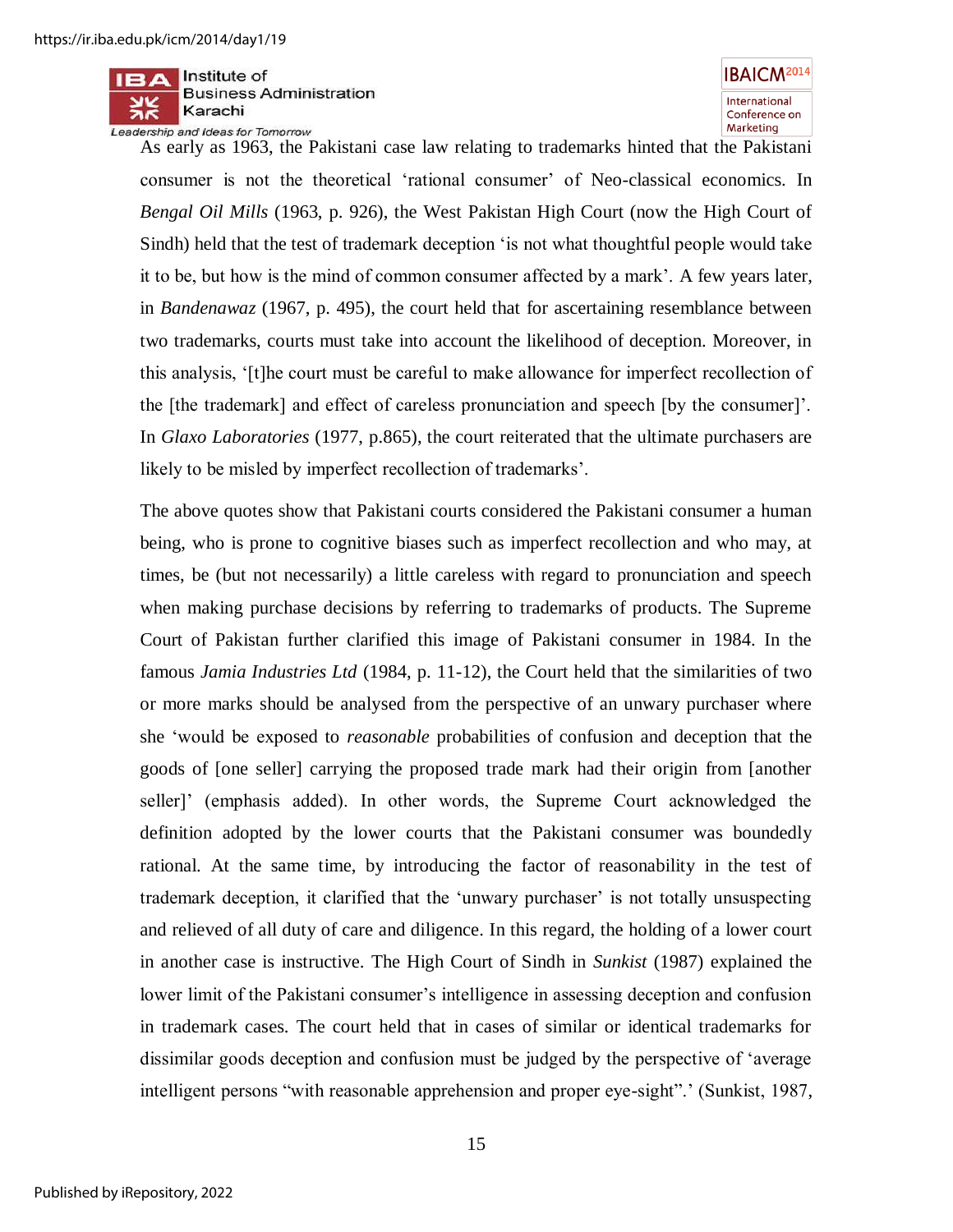

Leadership and Ideas for Tomorrow



p. 121). The court explained that '[t]he probable purchaser should be person of average intelligence who takes care to at least observe *prima facie* facts floating on the surface and not those who do not take care even to look at them. He should not be of "phenomenal ignorance [or] extraordinary defective intelligence"'. It further held that in cases of confusion and deception between two trademarks 'the kind of errors to be considered are not those which are absolute impossibilities, but there should be reasonable probabilities.' The court excluded the consumer from the fold of protection of the law who is extremely careless and without proper understanding. The court relied extensively on the case law from the UK and India where the same standard is followed.

The consumer under the Pakistani trademark law and practice can thus be summarized as a person of average intelligence, who has the ability to observe obvious information but also has imperfect recollection. The law does not require phenomenal intelligence but also does not want the Pakistani consumer to be a fool or over-careless. Thus, the Pakistani consumer under the trademark law has ordinary common sense and also the burden of responsibility for its act as a boundedly rational human being.

#### **6. The right standard of consumer?**

The right standard of consumer is difficult to be pegged anywhere on the Consumer Rationality Continuum. In fact the right standard is the one that is not pegged at one place. It should depend upon the product or service in question and the attention required in decision making by the consumer. In this regard, social, psychological and cultural factors play an important role. Relieving consumer of all her responsibility for the purchase decision is not the right way to move forward. Same is true for considering consumer as perfectly rational. At the same time, starting the analyses assuming that marketers are in the business of defrauding consumers is also a self-defeating approach. Marketing campaigns are made to understand the consumer demand (both needs and wants) and to satisfy them in a way that builds consumer confidence as well as brand loyalty. This is not to say that there are no unscrupulous marketers out there. But they are the exception and not the rule. Any sensible business would vie to build for itself an image, which can be trusted by the consumers and results in customer loyalty. The insensitive business should fall under the axe of Section 10 CA, 2010.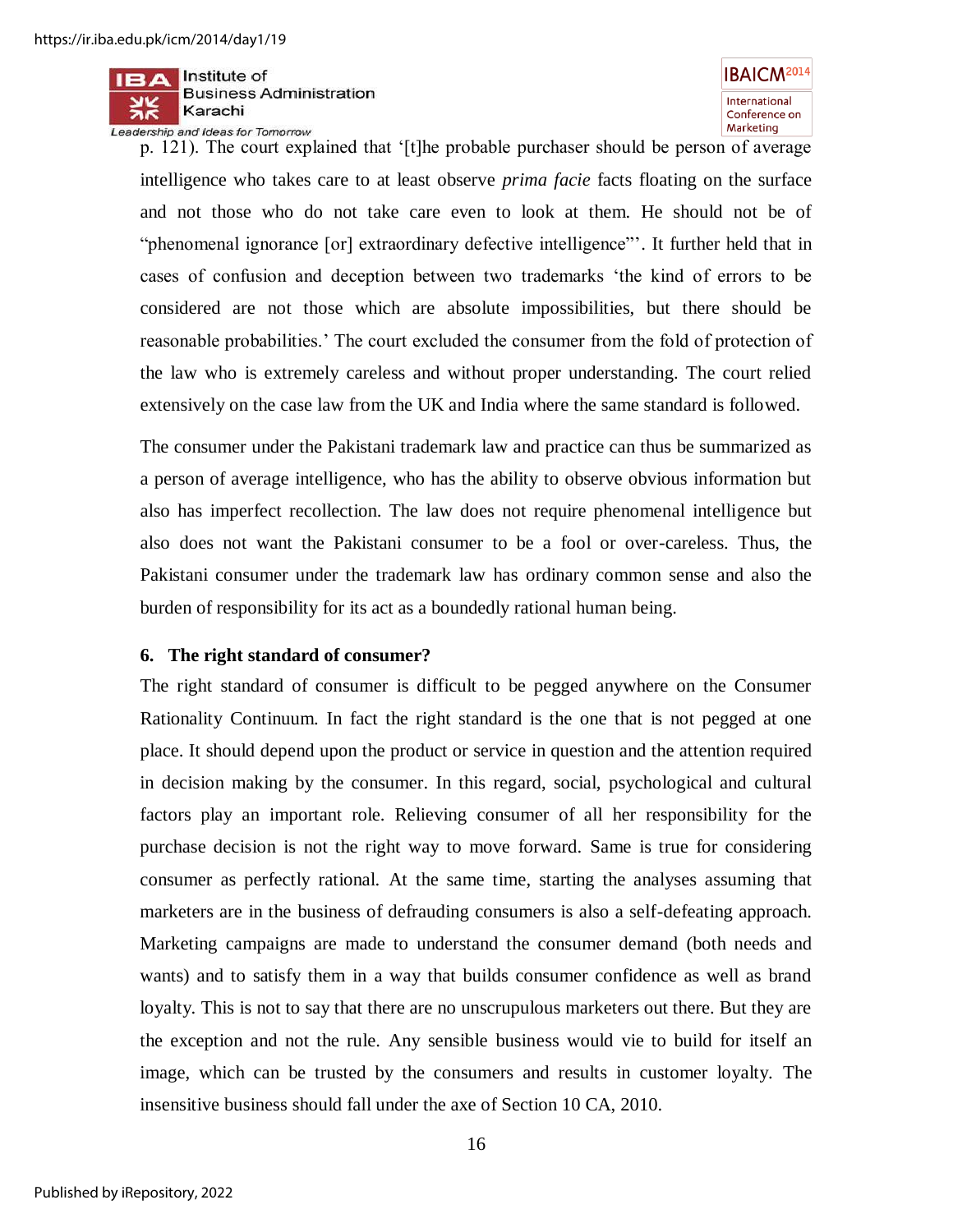$\overline{1}$   $\overline{2}$  Institute of **Business Administration** Karachi

Leadership and Ideas for Tomorrow



As Economics has benefitted from the domain of psychology to better reflect consumer rationality, law can seek help from the domain of marketing to determine its correct level. At least from the perspective for the standard of consumer, there are parallels between the two fields of study. The social, psychological and cultural factors that affect the decision making of the consumer are already studied and analysed by the marketer and can provide a good estimate of who the consumer is in individual cases for the purpose of Section 10 CA, 2010.

Any product or service or marketing practice is geared towards a target market. This target market is composed of thousands of unique human beings who differ from each other in terms of preferences. Nonetheless, the product or service or the marketing practice is usually not personalized for each consumer in the target market, especially for standardised products. On the contrary, a consumer profile representative of the target market is created. This may also be called the average customer, the average of all customers (Kotler, 2001) (different from the EU standard of 'average consumer').

Once this profile is created and the various factors that shape a consumer's purchase decision are determined, the product or service and the ensuing marketing campaigns are prepared keeping in perspective this representative consumer and such factors. As this representative consumer is the one for whom the product, service or marketing offer is developed, she is the most important criteria to judge whether a marketing practice is potentially deceptive. This test takes into account the actual conceptualisation of the consumer from the perspective of the marketer, who is, as mentioned earlier, in the business of understanding consumer preference and present solutions accordingly. On the contrary, a marketing practice that diverges from the representative consumer as created by the marketer can potentially be considered deceptive taking into account the facts of individual cases. Adopting this approach will enable the CCP to protect consumers in a targeted way without unnecessarily sacrificing the goals of consumer education. Moreover, this approach also allows singling out bad sheep that deliberately engage in marketing practices that are meant to deceive from the rest of the flock.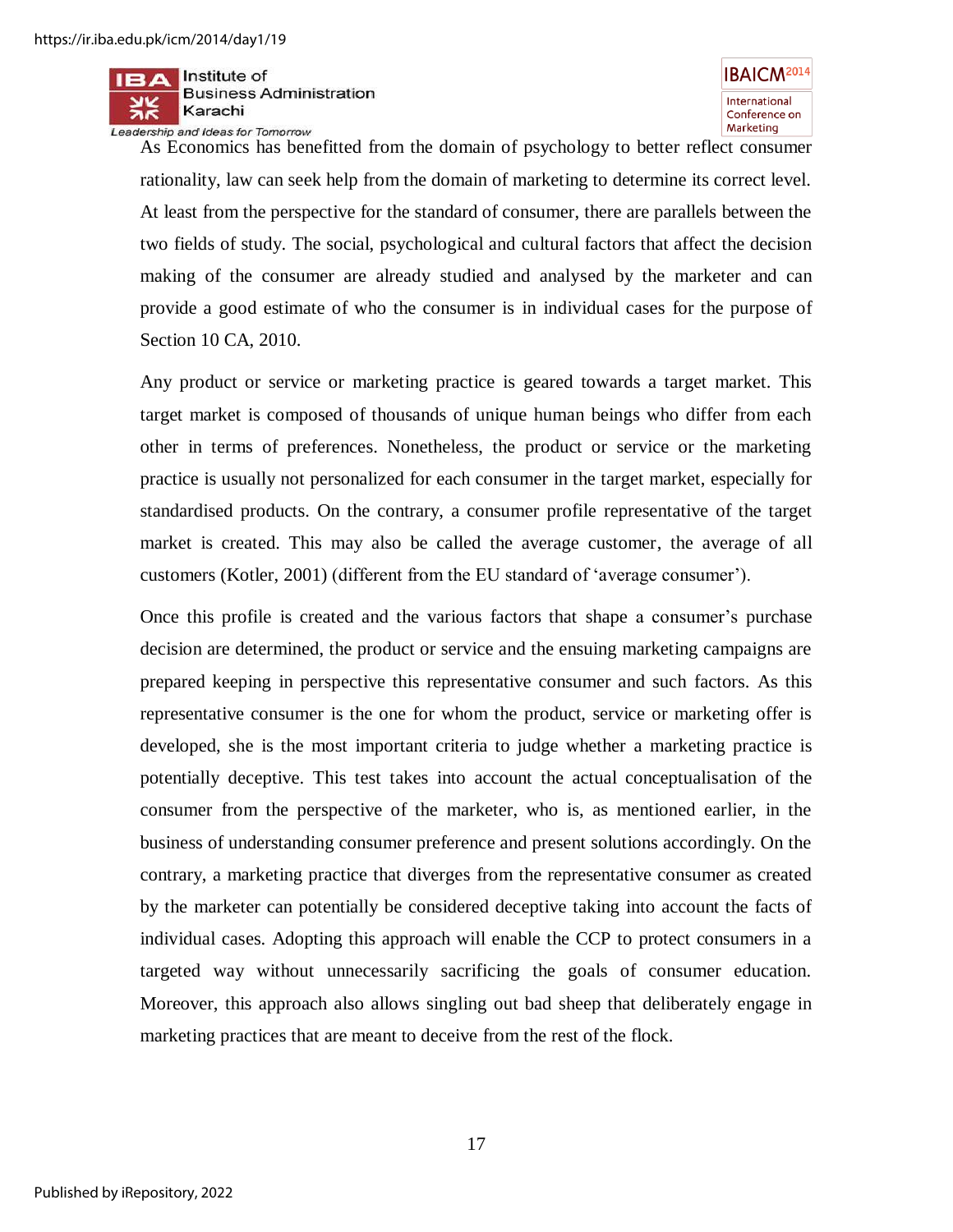$\mathbf{I}$  **Piper** Institute of **Business Administration** Karachi Leadership and Ideas for Tomorrow

#### **7. Conclusion**



The Pakistani consumer is no different from the consumers in other markets in the world. She can be very circumspect and well-informed in case of one marketing practice and very credulous of the other. The ordinary consumer of CCP who is not responsible for any of her decision is out of line with reality as much as the perfectly rational consumer of Neo-classical economics. These two models are the extremes of Consumer Rationality Continuum. Actual consumer falls between these two extremes. Where it actually falls is a function of many factors, which includes the nature of the product and service, the geographical market and socio-economic, psychological and cultural factors to name a few. The best manifestation of the consumer is the one created by the marketer herself. This is the consumer for whom the product or service or the marketing campaign is created and she is the one who should not be deceived.

At the same time, it is also to be understood that under the Pakistani law the consumer also has some responsibility for her own market decisions. This allows a continuous process of consumer education. Matured consumers exert pressure on marketers and sellers to provide not only accurate information for making informed choices, but also for a continuous flow of better product and services with new and improved features.

I conclude that the concept of ordinary consumer adopted by the CCP in *Zong* and carried forward in nine further orders is not only inconsistent with positive national and international law but also raises normative issues specially in the context of marketing and economics. Pakistani consumer is neither dumb nor dumber. She is boundedly rational!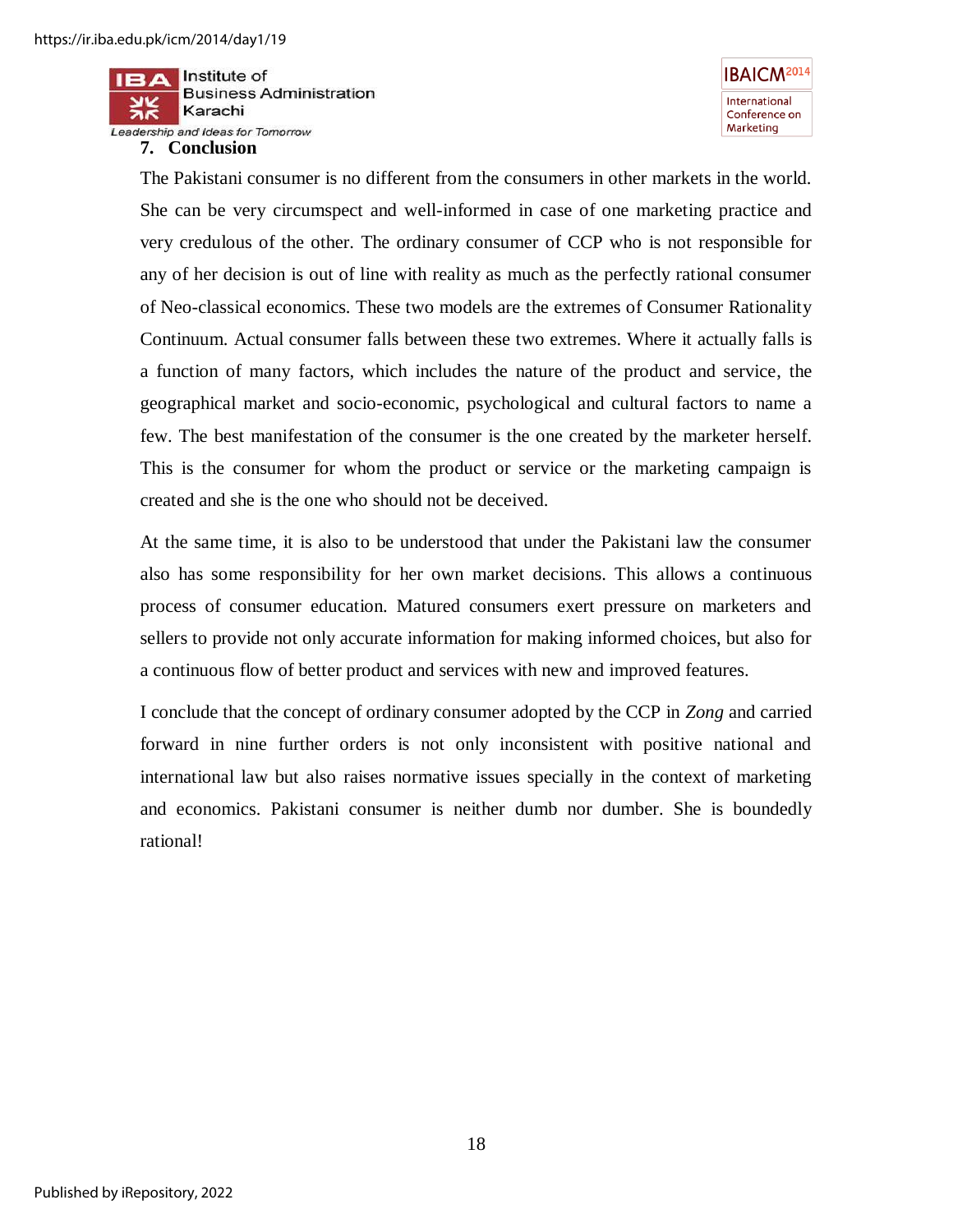$\mathbf{I}$  **Piper** Institute of **Business Administration** Karachi Leadership and Ideas for Tomorrow



#### **References**

Alpha Sewing Machine v. Registrar of Trade Marks. PLD 1990 SC 1074.

Bengal Oil Mills Ltd vs. Deputy Registrar of Trade Marks. PLD 1963 (W. P.) Karachi 920.

Bandenawaz Ltd vs. Registrar of Trade Marks. PLD 1967 Karachi 492.

Black, H. C. (1995). *A Law Dictionary Containing Definitions of the Terms and Phrases of American and English Jurisprudence, Ancient and Modern* (Second ed.), 368- 369. New Jersey: The Lawbook Exchange.

Black's Law, 2013

- CCPa. (2009, September 29). *In the matter of M/s China Mobile Pak Limited & M/s Pakistan Telecom Mobile Limited*. Retrieved February 11, 2014 from [http://www.cc.gov.pk/images/Downloads/ZONG%20-%20Order%20-%2029-09-](http://www.cc.gov.pk/images/Downloads/ZONG%20-%20Order%20-%2029-09-09%20.pdf) [09%20.pdf.](http://www.cc.gov.pk/images/Downloads/ZONG%20-%20Order%20-%2029-09-09%20.pdf)
- CCPb. (2010, January 14). *In the matter of show cause notices issued to Askari Bank Ltd, United Bank Ltd, My Bank Ltd and Habib Bank Ltd*. Retrieved February 11, 2014 from [http://www.cc.gov.pk/images/Downloads/banks\\_order\\_14-01-10.pdf.](http://www.cc.gov.pk/images/Downloads/banks_order_14-01-10.pdf)
- CCPc. (2012, January 13). *In the matter of show cause notices issued to paint manufacturers.* Retrieved February 11, 2014 from [http://cc.gov.pk/images/Downloads/token-paints-order.pdf.](http://cc.gov.pk/images/Downloads/token-paints-order.pdf)
- CCPd. (2013, March 1). *In the matter of show cause notices issued to engineering universities for deceptive marketing practices*. Retrieved February 11, 2014 from [http://cc.gov.pk/images/Downloads/pec\\_final\\_orderr.pdf.](http://cc.gov.pk/images/Downloads/pec_final_orderr.pdf)
- CCPe. (2012, January 20). In the matter of complaint filed by Reckitt Benckiser Pakistan *Ltd. against M/S S. C. Johnson & Son Pakistan Limited for deceptive marketing practices*. Retrieved February 11, 2014 from [http://cc.gov.pk/images/Downloads/reckitt\\_final\\_order\\_20\\_01\\_2012.pdf.](http://cc.gov.pk/images/Downloads/reckitt_final_order_20_01_2012.pdf)
- CCPf. (Undated). Deceptive Marketing Guidelines for the Telecom Sector: Draft Guidelines for Comments and Suggestions. Retrieved February 11, 2014 from [http://cc.gov.pk/images/Downloads/guidlines/deceptive\\_marketing\\_draft\\_guidelin](http://cc.gov.pk/images/Downloads/guidlines/deceptive_marketing_draft_guidelines_for_telecom_sector.pdf) es for telecom sector.pdf.
- Court of Justice for the European Union. Case C-210/96 *Gut Springenheide and Tusky*  [1998] ECR I-4657.
- Court of Justice for the European Union. **Case C-470/93** *Verein gegen Unwesen in Handel und Gewerbe Köln e.V. v Mars GmbH.* [1995] ECR-I-1923.
- Cseres, K. J. (2005). *Competition Law and Consumer Protection*. The Hague: Kluwer Law International.
- Directive 2005/29/EC of the European Parliament and of the Council of 11 May 2005 concerning unfair business-to-consumer commercial practices in the internal market and amending Council Directive 84/450/EEC, Directives 97/7/EC, 98/27/EC and 2002/65/EC of the European Parliament and of the Council and Regulation (EC) No 2006/2004 of the European Parliament and of the Council. Retrieved February 11, 2014 from [http://eur](http://eur-lex.europa.eu/LexUriServ/LexUriServ.do?uri=%20CELEX:32005L0029:en:NOT)[lex.europa.eu/LexUriServ/LexUriServ.do?uri= CELEX:32005L0029:en:NOT.](http://eur-lex.europa.eu/LexUriServ/LexUriServ.do?uri=%20CELEX:32005L0029:en:NOT)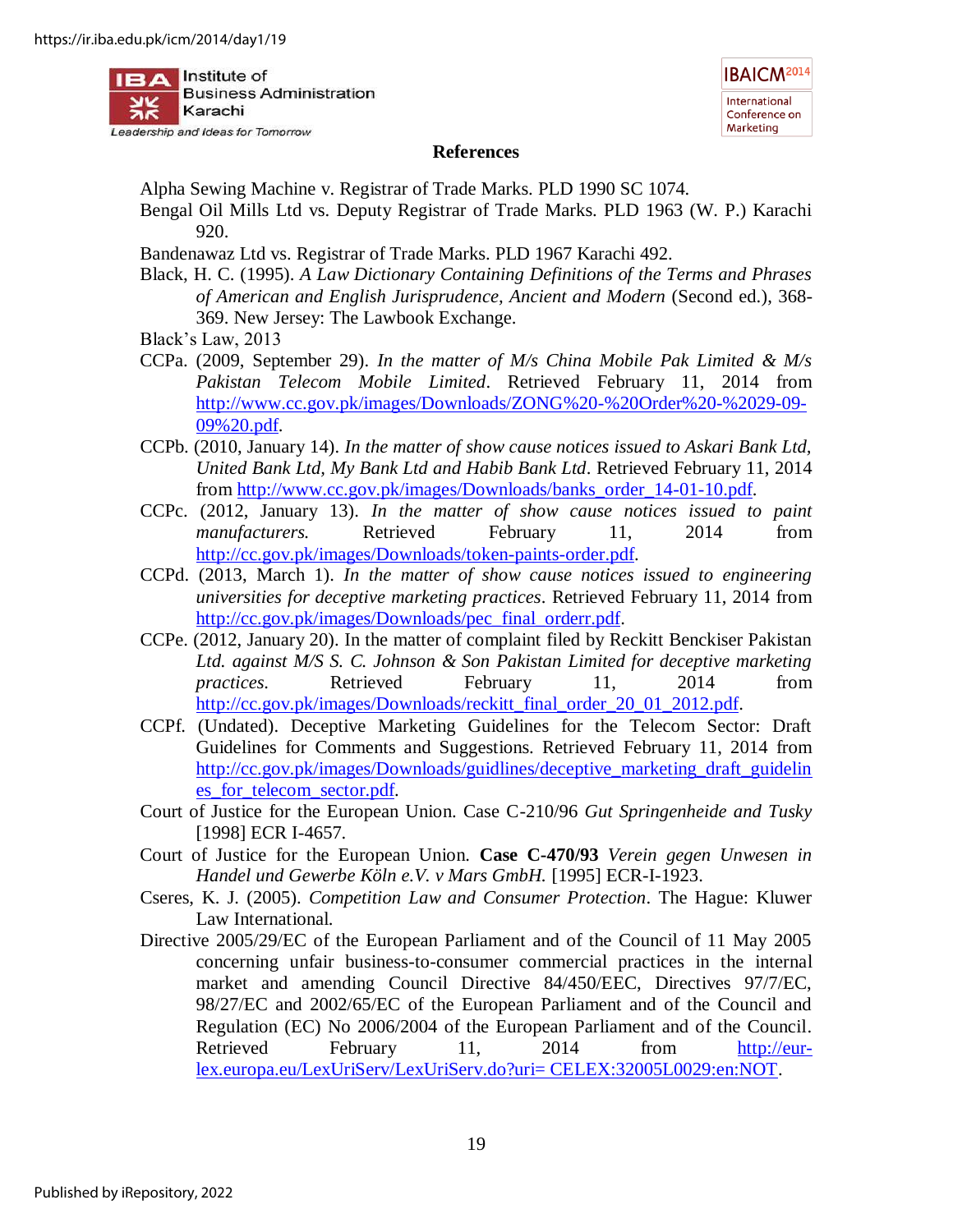Institute of **Business Administration** 

Karachi



Leadership and Ideas for Tomorrow European Commission. (2009, December 3). *Guidance on the Implementation / Application of Directive 2005/29/EC on Unfair Commercial Practices Directive*. SEC(2009) 1666. Retrieved from February 11, 2014 [http://ec.europa.eu/justice/consumer-marketing/files/ucp\\_guidance\\_en.pdf.](http://ec.europa.eu/justice/consumer-marketing/files/ucp_guidance_en.pdf)

Glaxo Laboratories Ltd, vs. Assistant Registrar, Trade Marks, PLD 1977 Karachi 858.

- Hanson, J. D. & Kysar, D. A. (1999). Taking behavioralism seriously: The problem of market manipulation. New York University Law Review, 74(3), 630-749. Retrieved February 11, 2014 from [http://www.nyulawreview.org/sites/default/files/pdf/NYULawReview-74-3-](http://www.nyulawreview.org/sites/default/files/pdf/NYULawReview-74-3-Hanson-Kysar.pdf) [Hanson-Kysar.pdf.](http://www.nyulawreview.org/sites/default/files/pdf/NYULawReview-74-3-Hanson-Kysar.pdf)
- Hasan, S. A., Subhani, M. I. & Mateen, A. 2011. Effects of Deceptive Advertising on Consumer Loyalty in Telecommunication Industry of Pakistan. *Information Management and Business Review*, 3(5), 261-264. Retrieved February 11, 2014 from [http://mpra.ub.uni-muenchen.de/34756/.](http://mpra.ub.uni-muenchen.de/34756/)
- Incardona, R & Poncibó, C. (2007). The average consumer, the unfair commercial practices directive, and the cognitive revolution. *Journal of Consumer Policy*, 30, 21-38. Retrieved February 11, 2014 from [http://link.springer.com/article/10.1007%2Fs10603-006-9027-9.](http://link.springer.com/article/10.1007%2Fs10603-006-9027-9)
- Kotler P. (2012). *Marketing Management: Millennium Edition (10th Edition)*. New York: The Free Press, p. 650.
- Jamia Industries Ltd, vs. Caltex Oil (Pak) Ltd. PLD 1984 Supreme Court 8.
- Mak, Venessa. (2010). Standards of Protection: In Search of the 'Average Consumer' of EU Law in the Proposal for a Consumer Rights Directive. *European Review of Private Law*, 19(1), 25-42.
- Simon, H. (1955). A Behavioral Model of Rational Choice. *Quarterly Journal of Economics*, 69(1), 99-118. Retrieved February 11, 2014 from [http://qje.oxfordjournals.org/content/69/1/99.short.](http://qje.oxfordjournals.org/content/69/1/99.short)

Sunkist Growers Inc. vs. Karachi Aerosol Co. Ltd. PLD 1987 Karachi 119.

- United States of America. Federal Trade Commission. (1983, October 14). *FTC Policy Statement on Deception*, Appended to Cliffdale Associates, Inc. 103 F.T.C. 110, 174 (1984). Retrieved February 11, 2014 from [http://www.ftc.gov/bcp/policystmt/ad-decept.htm.](http://www.ftc.gov/bcp/policystmt/ad-decept.htm)
- Wilson, J. (2011). Crossing the crossroads: Making competition law effective in Pakistan. *Loyola University Chicago International Law Review*, 8(2), 105-124. Retrieved February 11, 2014 from [http://lawecommons.luc.edu/cgi/viewcontent.cgi?article=1019&context=lucilr.](http://lawecommons.luc.edu/cgi/viewcontent.cgi?article=1019&context=lucilr)

 $\overline{a}$ 

<sup>&</sup>lt;sup>i</sup> All references to earlier versions of Competition Act, 2010 have been replaced by Competition Act, 2010, which is the most current.

ii Marketing practices that are directly harmful to the business interests of a competitor, irrespective of a culpable harm to consumer interests would fall under Section  $10(2)(a)$ . On the other hand, marketing practices that affect consumer choice and behavior to their detriment, which may also mean harm to business interests of a competitor would fall under Section 10(2)(b). This difference has been acknowledged in decisions of the Competition Commission of Pakistan. (CCPe, 2012, paragraph 3)